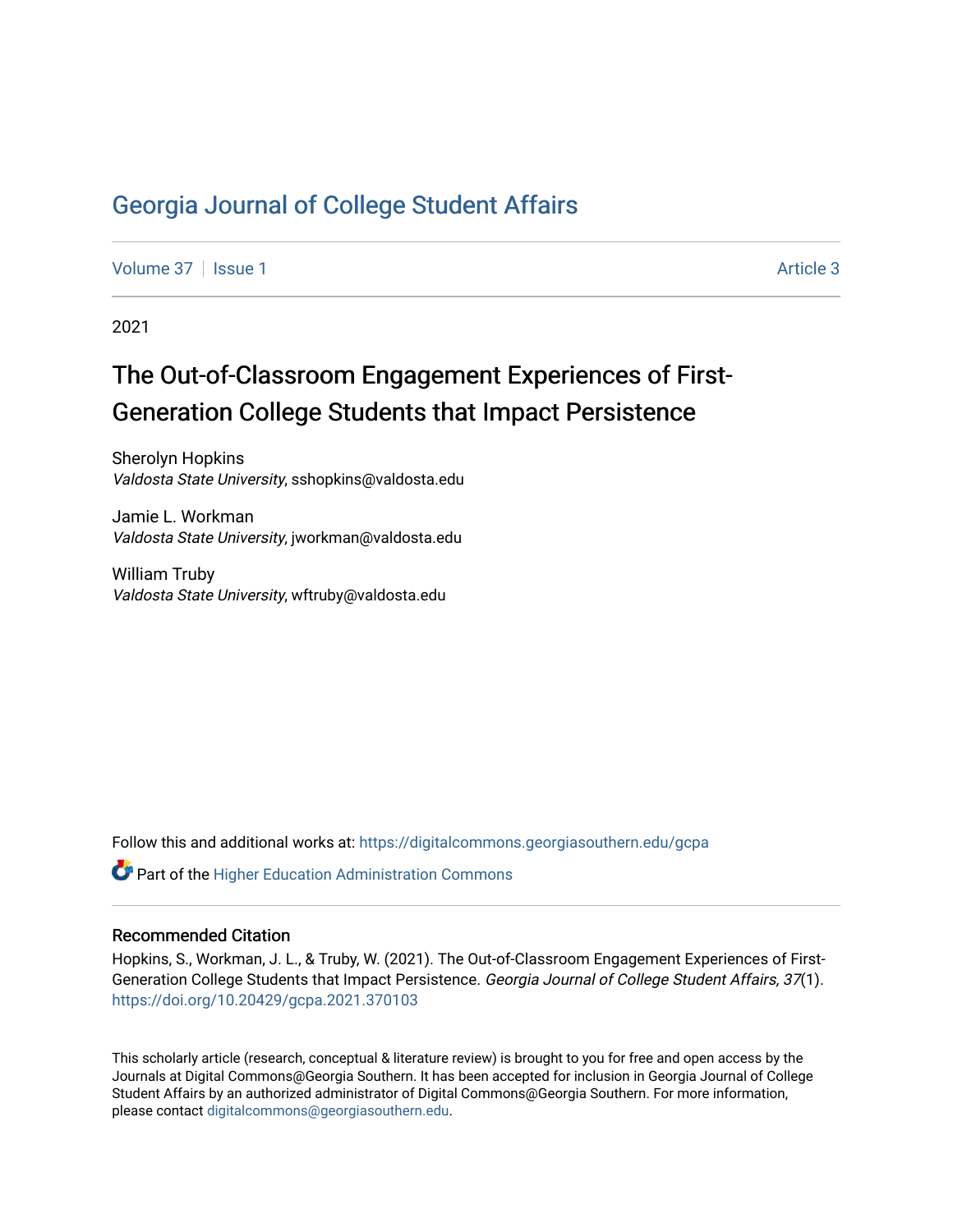# **The Out-of-Classroom Engagement Experiences of First-Generation College Students that Impact Persistence**

**Sherolyn S. Hopkins** (Valdosta State University) **Jamie L. Workman** (Valdosta State University) **William Truby** (Valdosta State University)

*This article is the result of research conducted with first-generation upper-class college students enrolled at a comprehensive university in Georgia. The researcher sought to answer the following research question: How do first-generation college students perceive the impact of out-of-classroom engagement experiences on persistence? The study focused on out-of-classroom engagement experiences that included work, residence, athletics, clubs and organizations, and volunteer work. The researcher utilized a qualitative interpretive approach and collected data via individual interviews and a focus group. Participants were selected based on a purposeful sampling technique. The researcher was able to organize the rich data into themes. Findings of this study indicate that the participants perceive that out-of-classroom experiences impacted their persistence by connecting them with the university and faculty, by becoming or being a part of a community, and because of the relationships that they had established by being engaged in an outof-classroom experience. The article concludes with implications for student affairs professionals and future research on first-generation college students.*

*Keywords: first-generation college students, engagement, persistence* 

Hopkins, S., Workman, J.L., & Truby, W. (2021). The Out-of-Classroom Engagement Experiences of First-Generation College Students that Impact Persistence. *Georgia Journal of College Student Affairs, 37*(1), 36-58.



**GEORGIA** College Personnel Association

ISSN: 2330-7269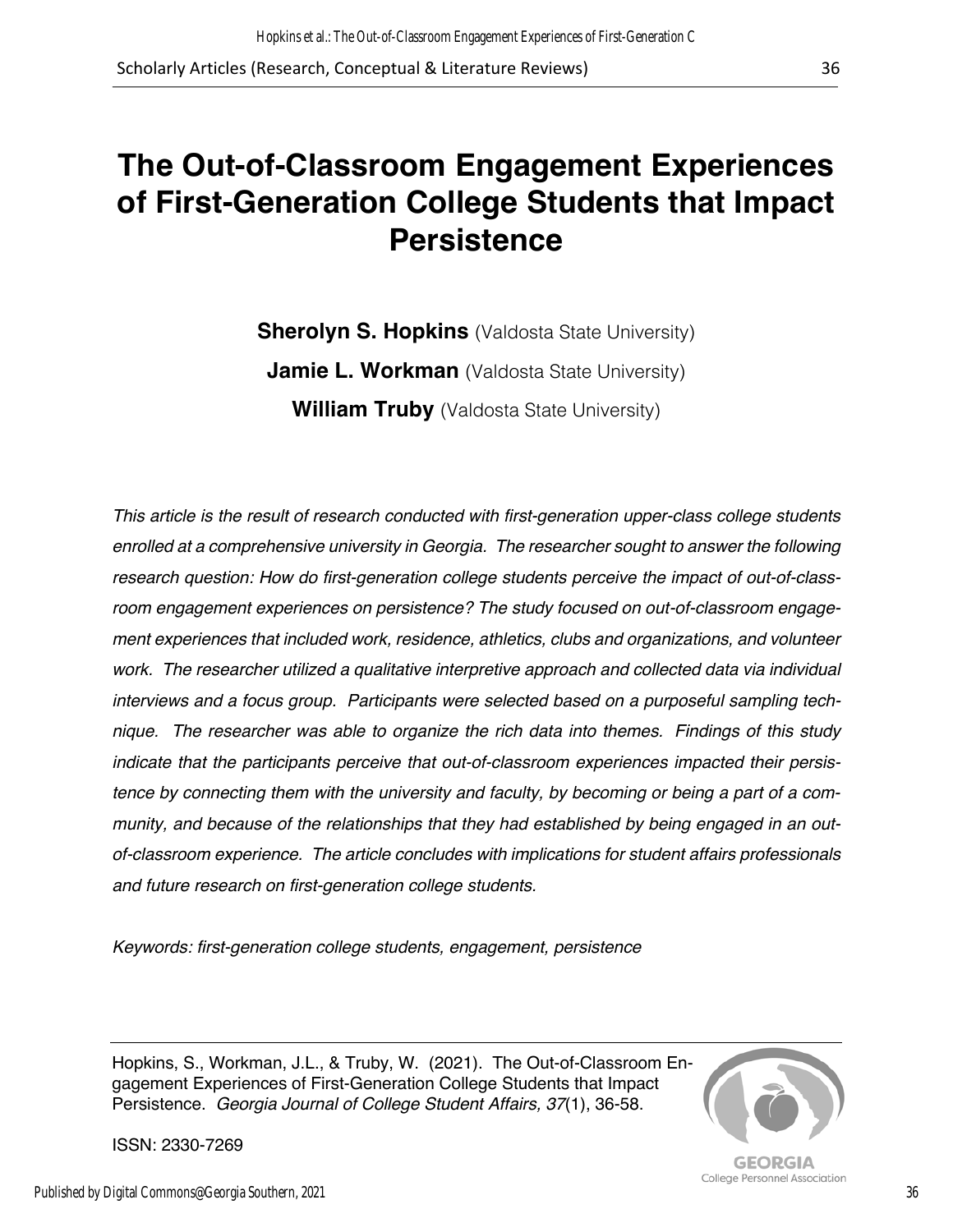College attendance and completion are critical issues facing first-generation college students today. While higher education levels can elevate career and income status, improve the standard of living, and mitigate the effects of family background for first-generation students, many are less likely than nonfirst-generation students to attend or complete college (Chen, 2005; Choy, 2001). Researchers estimated that 33% of the students beginning college in 2015 had parents who did not attend college and could be categorized as first-generation (McFarland, Hussar, de Brey, & Snyder, 2017). In general, first-generation students are more likely to be Black or Latinx and come from lowerincome families. They are also less likely than students whose parents completed college to be academically prepared for college, attend college, and persist in attaining a degree (Bui, 2002; Chen, 2005; Choy, 2001; Terenzini, Springer, Yaeger, Pascarella, & Nora, 1996).

Collegiate academic and social experiences, coupled with pre-college characteristics and attributes, are believed to have a considerable impact on student persistence (Astin, 1993; Tinto, 1993). A common presumption in higher education practice is that student engagement outside of the classroom results in greater levels of academic achievement and persistence (Astin, 1993; Kuh, Kinzie, Schuh, & Whitt, 2005;

Pascarella & Terenzini, 2005). Some scholars note that out-of-classroom experiences such as living and working on campus and involvement in extracurricular activities heighten academic performance and persistence for all students, even those with background and other hardship challenges such as first-generation status (Astin, 1999; Chen, 2005; Pascarella, Pierson, Wolniak, & Terenzini, 2004; Tinto, 1993). However, first-generation students who have pre-college characteristics such as family education and income status and academic aspirations and preparation that are different from those of other students may have college experiences, including out-of-classroom engagement experiences, that are also different and may persist at lower rates than students whose parents attended college (Astin, 1993; Padgett, Johnson, & Pascarella, 2012; Pike & Kuh, 2005).

In the past, first-generation students were considered to be those whose parents had not attended college (Chen, 2005; Choy, 2001; Terenzini et al., 1996). More recently, researchers have begun to re-categorize first-generation students as those whose parents may have attended college but are first in their family to complete college and earn a bachelor's degree (Engle & Tinto, 2008; Pike & Kuh, 2005). The disparity in defining first-generation students, even within colleges and universities, and the lack of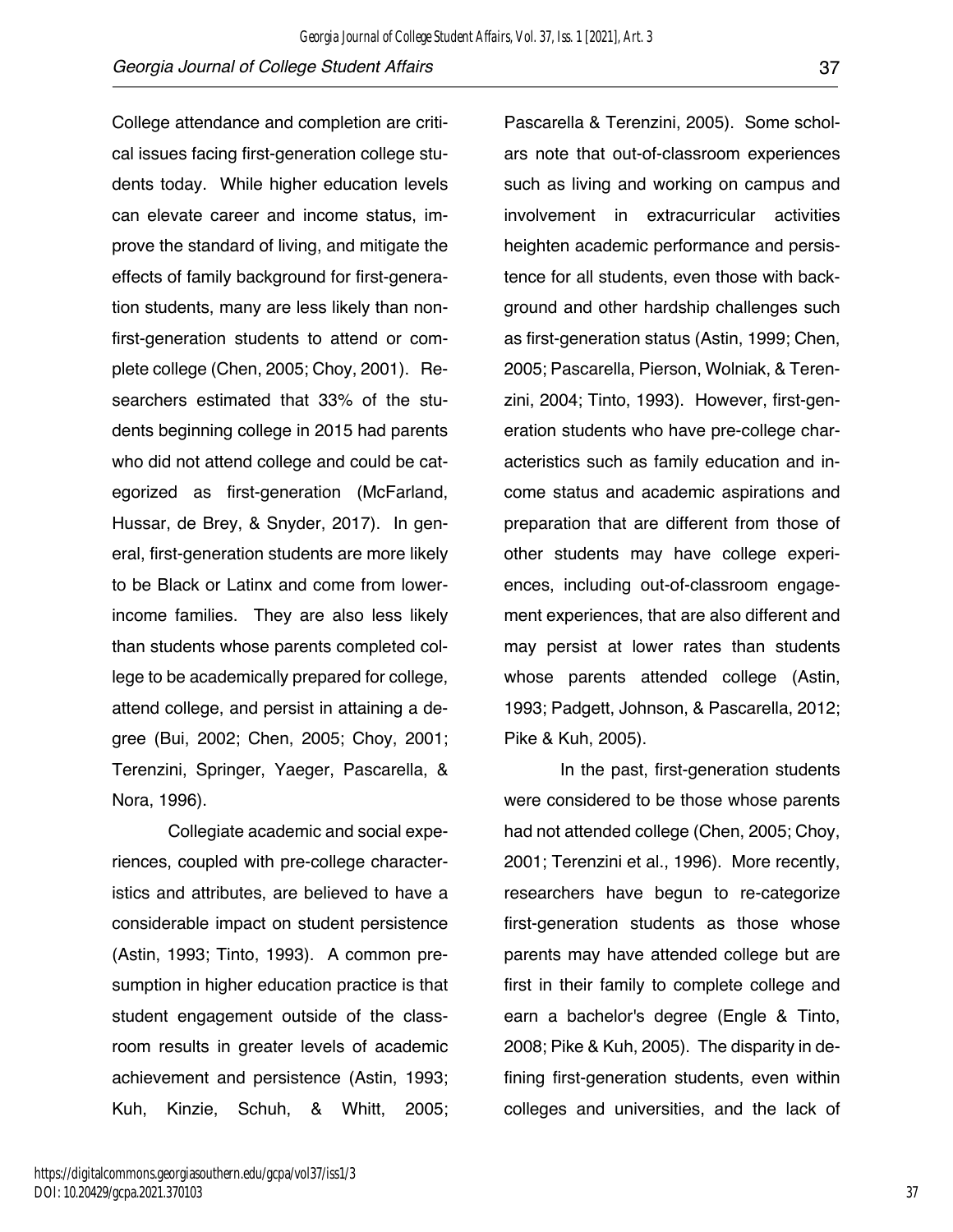knowledge specific to first-generation student engagement experiences, creates a problem in identifying these students and the engagement experiences that might assist them in overcoming background challenges and persisting in earning a degree.

The purpose of this study was to explore first-generation college students' outof-classroom engagement to gain an understanding of the impact those experiences may have on their persistence. The next section of this paper is a review of relevant literature related to the out-of-classroom engagement and persistence experiences of first-generation students. The methods used to gather information including the research questions that guided the study, a description of the research design, sampling and participant selection, and data collection and analysis techniques are described thereafter. Then, presentation of the results and findings from interviews with five individual participants and seven focus group participants, and finally, a detailed discussion of the findings that are related to the literature and address the research question are presented.

#### **Literature Review**

A review of the literature and related research was conducted to understand firstgeneration college students, their college experience, and persistence. The literature review that follows is organized into three broad categories: a) characteristics of firstgeneration college students; b) student involvement theory; and, c) college student persistence.

# **Characteristics of First-Generation College Students**

Historically, first-generation students were considered to be those who were first in their family to attend college (Chen, 2005; Choy, 2001; Terenzini et al., 1996). According to the National Center for Education Statistics (NCES), a first-generation student is one where neither parent or only one parent has earned a college degree (NCES, 2014). However, many leaders at institutions are taking a second look at how they define firstgeneration students, including students whose parents have some college credits but have not earned a bachelor's degree (Engle & Tinto, 2008; Pike & Kuh, 2005).

It was estimated that 47% of the students beginning college in 1995-96 had parents who did not attend college and could have been categorized as first-generation (Choy, 2001). However, as the percentage of the U.S. population that enrolled in college and earned a bachelor's degree increased from 21% in 1990 to 36% in 2015, the percentage of first-generation students has declined to an estimated 33% in 2015 (McFarland et al., 2017). Although the percentage of undergraduate first-generation students has declined, the group remains sizeable.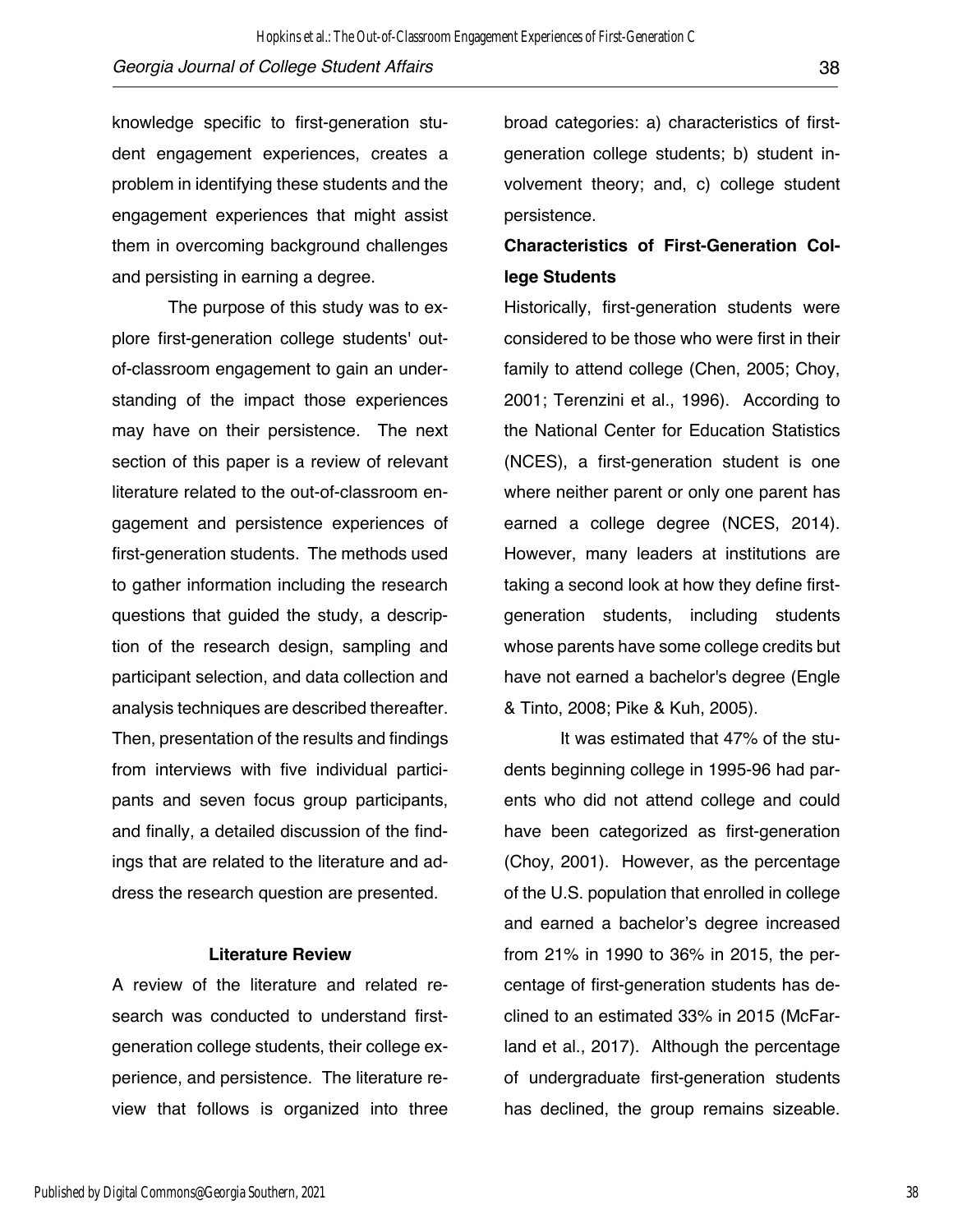One-third of students enrolled in U. S. postsecondary institutions in 2011-2012 were believed to be first-generation (Cataldi et al., 2018).

Chen (2005) reported that first-generation college students were more likely to be Black or Latinx and come from families in the lowest income quartile (less than \$25,000). Among first-generation students, African Americans have shown the greatest decline in representation compared to the decline in other ethnic groups (62.9% in 1971 to 22.6% in 2005). Latinx have remained the most likely group to be first-generation college students (38.2% in 2005) at four-year colleges. In 2012, the highest percentage of first-generation college students were White (49%), followed by Latinx (27%), Black (14%), Asian (5%), and students of other races (5%). Of students who were not first-generation, the majority were White (70%), followed by Black (11%), Latinx (9%), and Asian (6%) (Redford & Hoyer, 2017).

Choy's 2001 study is widely referenced in studies of first-generation students and serves as a foundation of measure for first-generation college student research. Choy (2001) reported that parents' education level, family income, educational expectations, academic preparation, parental involvement, and peer influence were linked to postsecondary enrollment. Students whose parents did not attend college were at a distinct disadvantage when it came to postsecondary access, persistence, and degree attainment compared to students whose parents had some college and those whose parents had earned a bachelor's degree (Choy, 2001).

First-generation students are also more likely than their peers, whose parents have a bachelor's degree, to leave college before earning a degree. For instance, among students who began college at a fouryear institution, first-generation students were two times as likely as those whose parents had a bachelor's degree to drop out during their first year or not return for their second year (23% versus 10%) (Cataldi, Bennett, & Chen, 2018). Three years after enrolling, more first-generation students who had begun post-secondary education at a fouryear institution, had left without earning a degree (33%), than those whose parents had earned a bachelor's degree (14%).

#### **Student Involvement Theory**

Student engagement was identified by Astin (1999) and Tinto (1993) as one of the necessary conditions for college student success and persistence. Tinto claimed that the most important factor in student departure before degree attainment was the student's academic and social experiences within the college. Astin's (1999) theory of student involvement stemmed from a longitudinal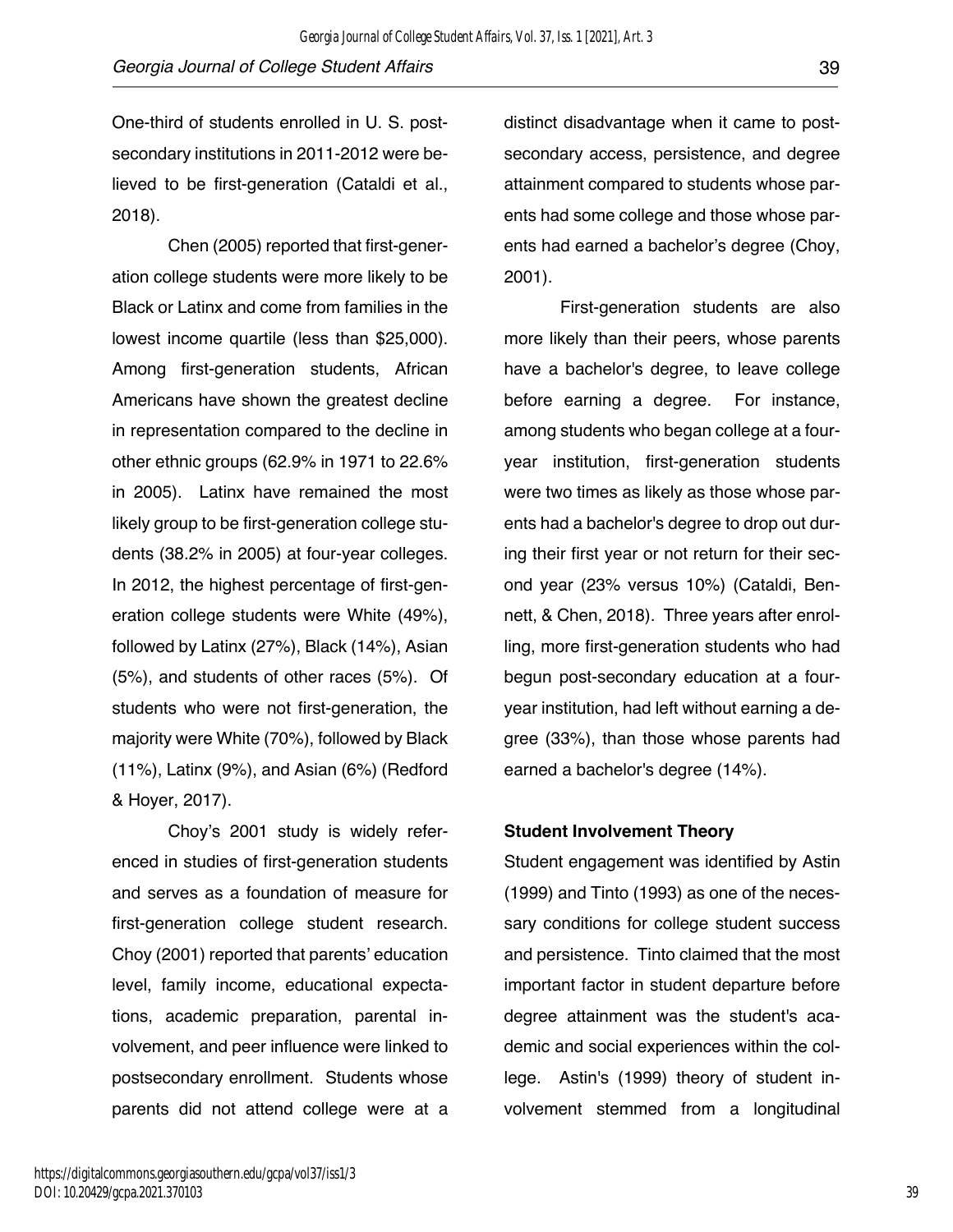study of college dropouts and sought to distinguish factors in the college environment that significantly impact student persistence (Astin, 1993). He identified these environmental factors as significant predictors of student persistence: residency, on-campus employment, participation in co-curricular activities such as social fraternities and sororities and clubs and organizations, and participation in intercollegiate sports. According to Astin (1999), involvement has both quantitative and qualitative features; involvement can be measured quantitatively by the amount of time spent on a task, and qualitatively by the achievement of the outcome at the completion of the task. For instance, a student's involvement in a student organization can be measured quantitatively by the amount of time spent attending meetings versus qualitatively by serving as an officer and organizing activities for the organization. Astin also notes that it is not just the quantity of involvement that matters, but also the quality of the involvement (Astin, 1999). With this, Astin (1999) suggested that students have a better chance of staying in college if they are more involved in their academic experience and the institution's social life, and institutions can contribute to student persistence by offering activities or programs to enhance student involvement. Tinto (1993) concluded that the more integrated or engaged a student is in the college's academic and social

environments, the more likely the student would persist.

#### **College Student Persistence**

To better understand the impact that firstgeneration status and out-of-classroom experiences may have on a college student's persistence requires that student persistence be defined. Experts in the field have long credited Tinto's work with expanding the scope of research on college student persistence by bringing attention to factors that affect retention and attrition, particularly the importance of academic and social integration in reducing dropout rates. Tinto (2012) defined student persistence as "the rate at which students who begin higher education at a given point in time continue in higher education and eventually complete their degree, regardless of where they do so" (p. 127). Student persistence is made more complex because students will temporarily stop out and may continue at another institution. It is difficult to determine whether the student has merely stopped out or has dropped out altogether (Tinto, 2012).

 Pascarella and Terenzini (2005) and Kuh et al. (2005) wrote volumes about student success and college students' engagement experiences. Pascarella et al. (2004) used a sample from the National Study of Student Learning (NSSL) to estimate and understand the impact of the college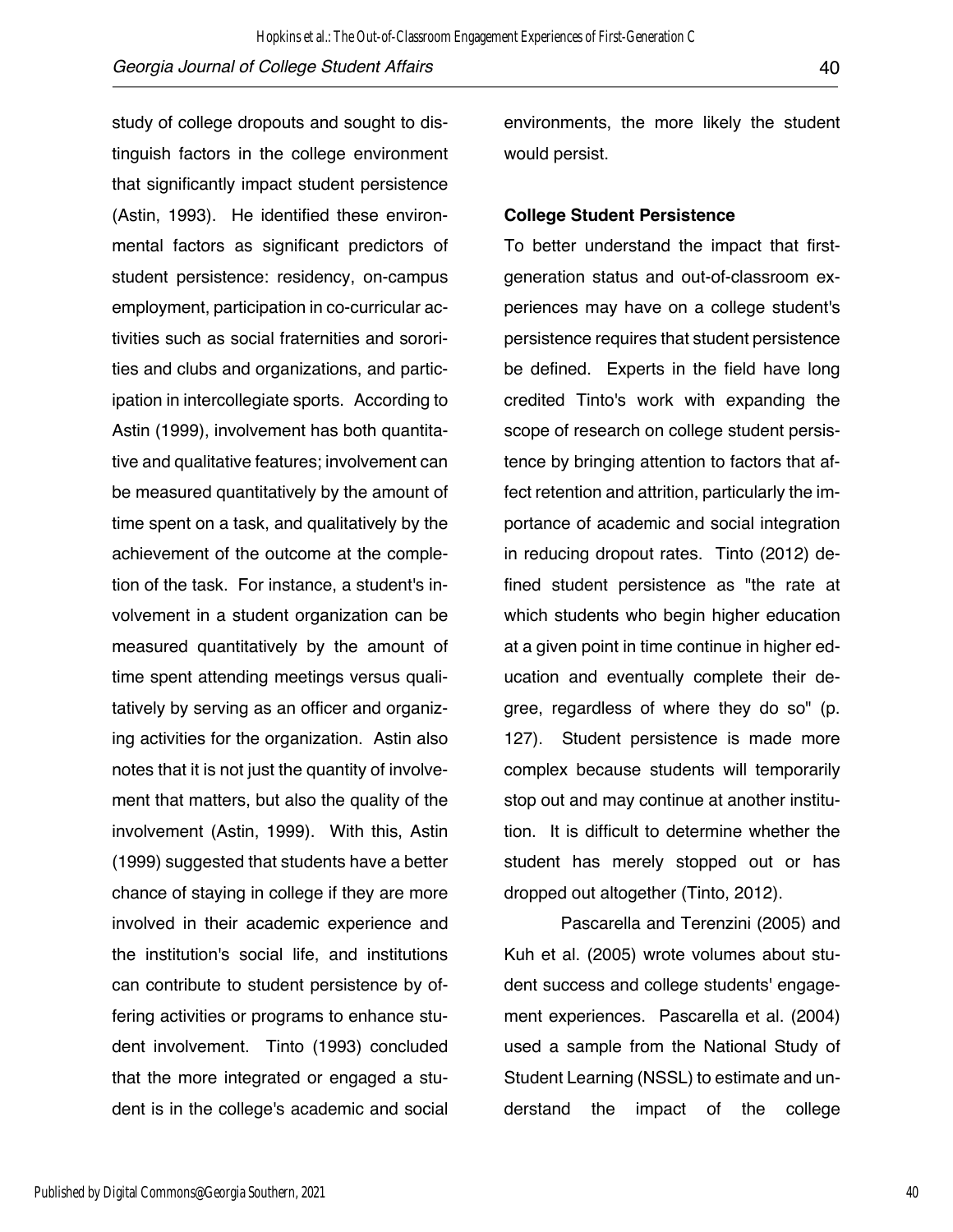experience on first-generation student persistence. The researchers found that firstgeneration students experienced college differently than their peers. Through their third year of college, first-generation students completed significantly fewer credit hours, had lower overall GPAs, and worked significantly more hours per week than their peers whose parents had some post-secondary education or who had completed a degree. They were also less likely to live on campus, participate in extracurricular activities, participate in athletics, and volunteer compared to students whose parents had college experience (Pascarella et al., 2004). These tendencies toward part-time enrollment status, work obligations, living off-campus, and lower levels of extracurricular involvement negatively influenced the persistence of firstgeneration students.

Pike and Kuh (2005) attributed lower persistence and graduation rates of first-generation students to differences in pre-college characteristics and college engagement experiences. As compared to students whose parents had earned some college credits or who had a college degree, first-generation students were less likely to live in campus housing, more likely to work more hours off campus, less likely to develop relationships with faculty and other students, and less likely to become involved in clubs and organizations (Pike & Kuh, 2005). These findings

indicated that low levels of engagement were an indirect result of being first-generation but were directly associated with lower persistence rates for first-generation students.

Kuh (2008) identified ten high-impact practices (HIPs) that are vastly assessed evidence-based practices that enhance student learning and persistence for college students from differing backgrounds. Among the HIPs are living-learning communities, global learning experiences such as study abroad, and faculty-led service-learning. Participation in HIPs is especially impactful for students who may be first-generation by improving the quality of a students' college experience (Bonet & Walters, 2016). However, first-generation students are less likely than their peers to be familiar with HIPs or engagement opportunities because of their lack of knowledge with the overall college experience (Kuh, 2008).

#### **Conceptual Framework**

The conceptual framework for this study is grounded in a synthesis of Astin's (1991) input-environment-outcome (I-E-O) model of college effects and is guided by existing student engagement and development theories (Astin, 1993, 1999; Tinto, 1993). Astin (1993) described his input-environment-outcome (I-E-O) model as a "conceptual guide" for analyzing college student growth or development (p. 7). In Astin's model, inputs are the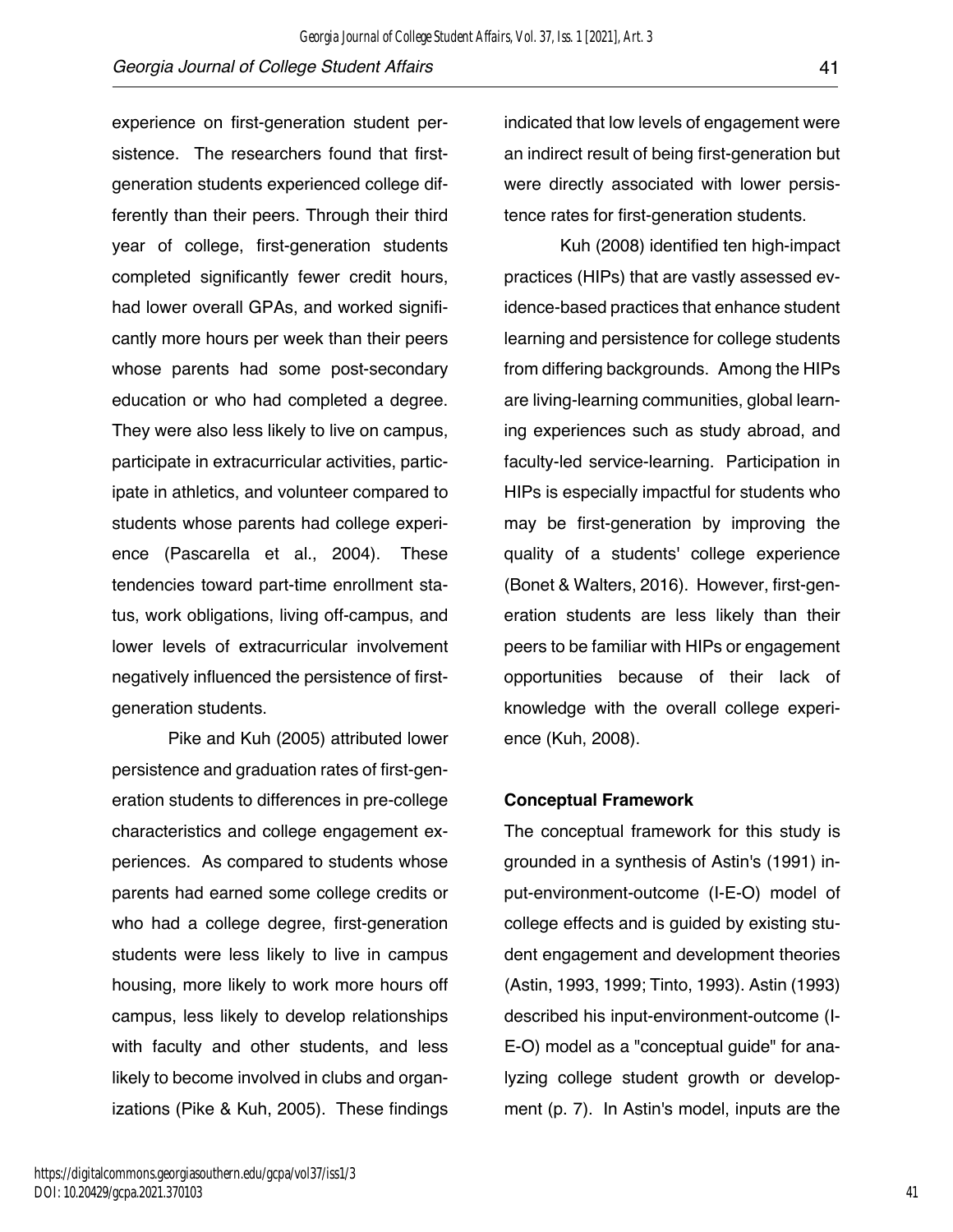pre-determined characteristics at the time a student enters college. Such data could be age, sex, race, socioeconomic status, educational level of parents, or academic preparedness. According to Astin, environment refers to various programs, policies, people, places, or experiences that a student encounters during his or her time in college. These could be academic experiences, social experiences, institutional or cultural experiences, or a combination of the three (Astin, 1991). The outcome in Astin's model involves student characteristics after exposure to the environment or a particular experience. Change, or growth in student development, is determined by comparing the outcome characteristics with the input characteristics.

Figure 1 depicts the concept map for this study. The arrows show connections between input, environment, and outcome. Input (pre-college characteristics) can impact environment (out-of-classroom engagement experiences), and both input and environment can impact the outcome (persistence) (Astin, 1991; Astin, 1999; Tinto, 1993). The impact can be either positive or negative (Astin, 1999).



**Figure 1.** *Concept map based on Astin's (1991) Input-Environment-Outcome model.*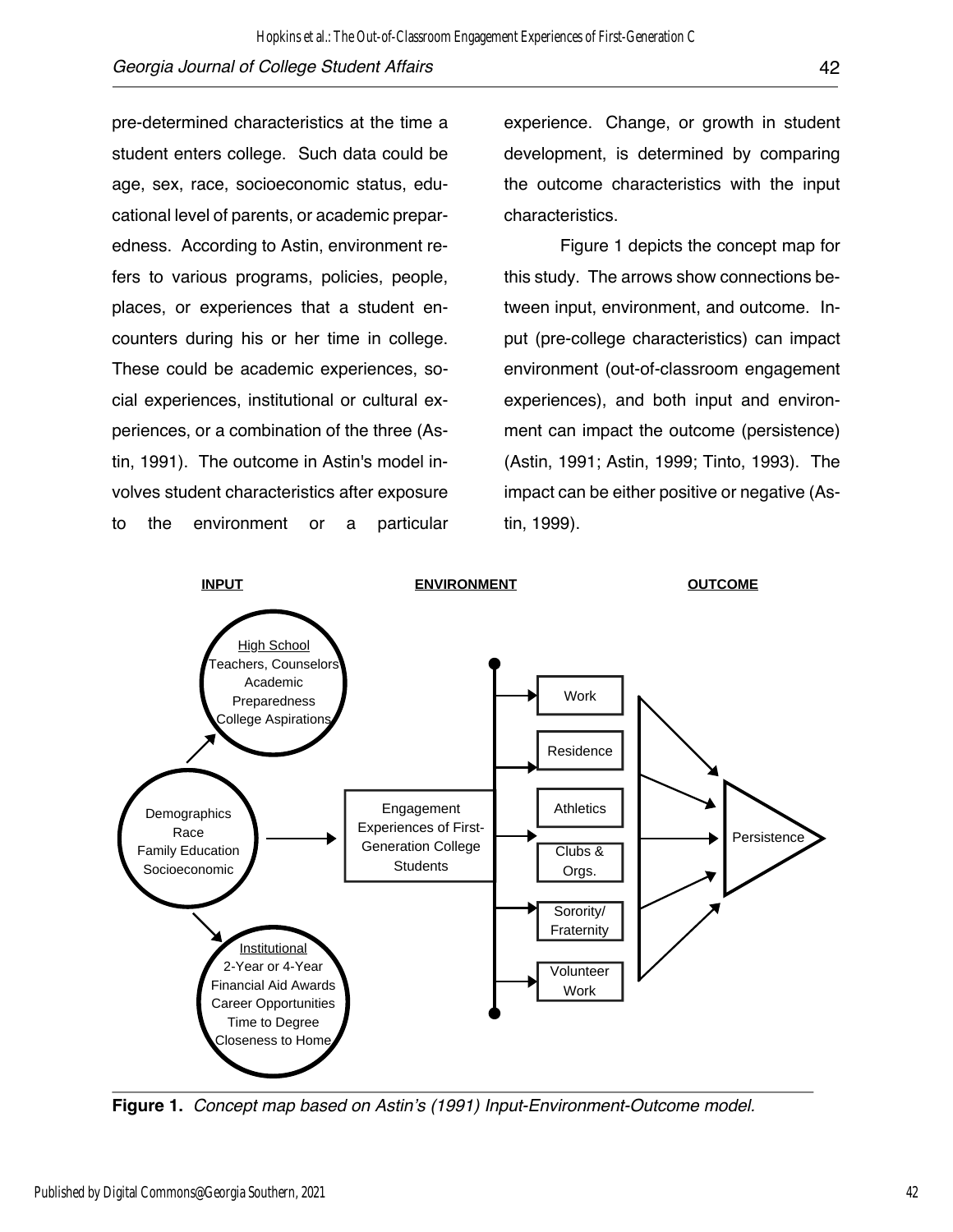https://digitalcommons.georgiasouthern.edu/gcpa/vol37/iss1/3 DOI: 10.20429/gcpa.2021.370103

#### **Methods**

The researcher explored the perceptions of first-generation upper-class college students enrolled at a comprehensive university in Georgia. The researcher sought to answer the following research question: How do firstgeneration college students perceive the impact of out-of-classroom engagement experiences on their persistence? A qualitative interpretive approach (Merriam & Tisdell, 2016; Patton, 2002) was chosen for this study because qualitative research is most often used to understand the how and why of an experience and adds humanistic value to a study. Data collection took place via faceto-face semi-structured individual and focus group interviews. Interviews with participants took place in March of 2019 in a prearranged private library study room at the research site institution. The interviews, including introductory and consent statements, were audio recorded, and the transcribed data were later analyzed to identify common themes of information that surfaced from the data.

A combined introductory and consent statement was read to each participant as the interview began. Utilizing an interview guide method, a 30-to-45-minute interview with five individual participants and a 75-minute focus group with seven participants was conducted to gather data about their pre-college background characteristics, their

college out-of-classroom engagement experiences, and their perceptions on the impact of their experiences on persistence. The interview guide method provided consistency in data collection and increased the credibility of the study (Patton, 2002). The interview questions were guided by the research literature and reflected common themes related to first-generation students, engagement, and persistence. Open-ended questions encouraged participants to share their perceptions of their campus engagement experiences.

#### **Participants**

*Georgia Journal of College Student Affairs, Vol. 37, Iss. 1 [2021], Art. 3*

Potential participants for the individual interviews consisted of students who had completed a freshman seminar course designed specifically for first-generation students, who had earned a minimum of 60 credit hours, and who were currently enrolled and in good standing at the institution. There was a total of 72 possible participants; five self-selected to participate. Potential focus group participants were self-identified as first-generation and had completed a minimum of 60 credit hours but did not complete the freshmen seminar course. The researcher sent an email to a random sample of 1,750 students; seven self-selected to participate in the focus group. In the interviews, the participants were asked to describe their family background and the last two years of their high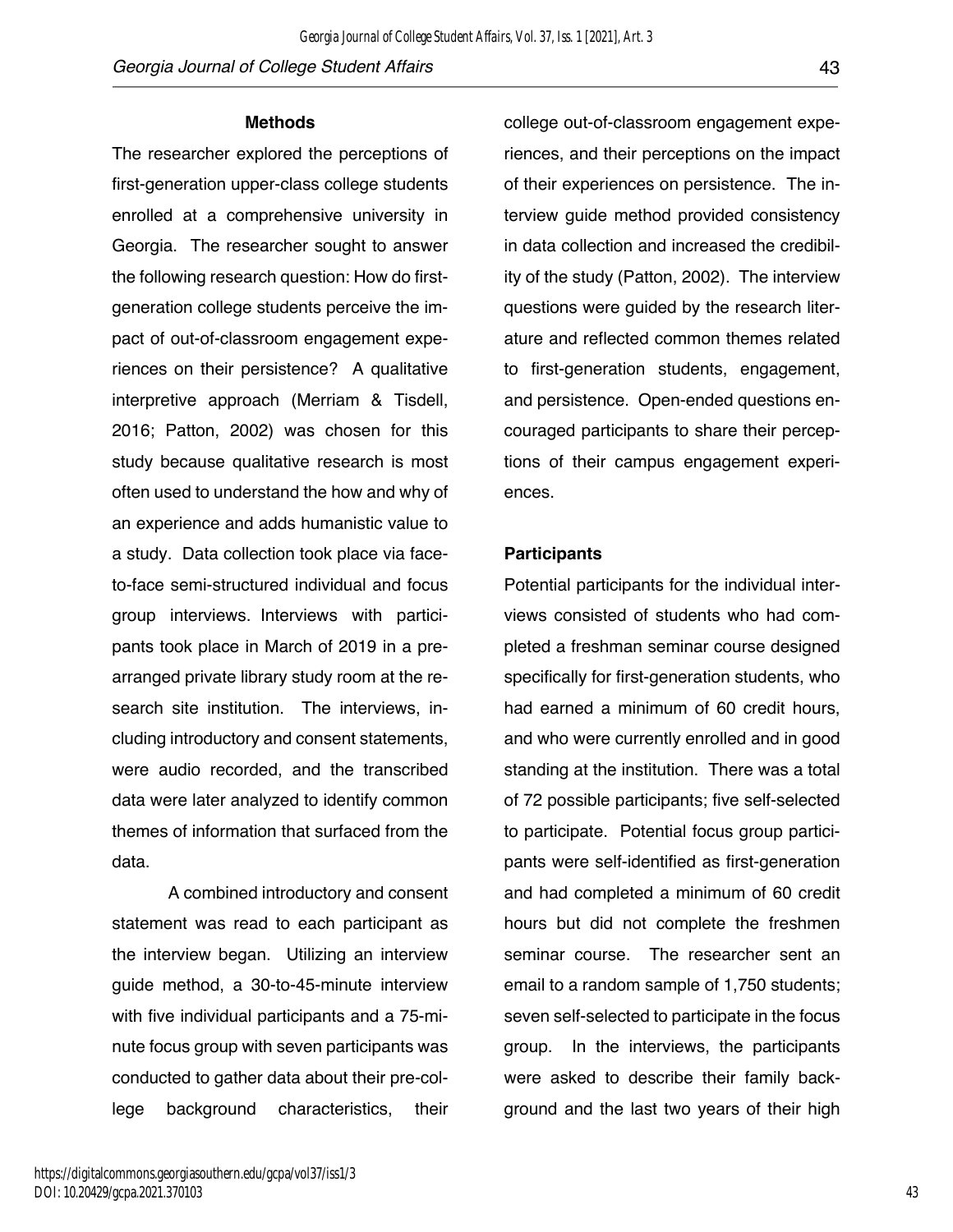school experience. A descriptive profile of each participant was constructed, which provided information about family education, socioeconomic status, college preparedness, and high school experiences, all predominant pre-college background factors identified as impacting persistence of first-

generation students (Astin, 1993; Astin & Oseguera, 2012; Pascarella et al., 2004; Somers, Woodhouse, & Cofer, 2004). Tables 1 and 2 provide demographic information on participants; pseudonyms are used as first names.

#### **Table 1**

| <b>Participant</b> | Gender | Race         | <b>Classification</b> | <b>Family Education</b>    |
|--------------------|--------|--------------|-----------------------|----------------------------|
| Ana                | F      | Hispanic     | Senior                | No College                 |
| Kelsey             | F      | <b>Black</b> | Senior                | No College                 |
| Jake               | М      | White        | Senior                | <b>Father Some College</b> |
| <b>Travis</b>      | М      | <b>Black</b> | Senior                | Mother 2-year Degree       |
| Emma               | F      | White        | Senior                | No College                 |

*Individual Interview Participant Profile Table*

#### **Table 2**

|  |  | <b>Focus Group Participant Profile Table</b> |  |  |
|--|--|----------------------------------------------|--|--|
|--|--|----------------------------------------------|--|--|

| Participant | Gender | Race         | <b>Classification</b> | <b>Family Education</b>    |
|-------------|--------|--------------|-----------------------|----------------------------|
| Shayla      | F      | <b>Black</b> | Junior                | No College                 |
| Alena       | F      | <b>Black</b> | Junior                | Mother Some College        |
| Isabella    | F      | Hispanic     | Junior                | No College                 |
| Will        | М      | White        | Graduate              | Mother Some College        |
| Daniel      | М      | <b>Black</b> | Senior                | No College                 |
| Kadeem      | М      | Indian       | Junior                | No College                 |
| Amber       | F      | White        | Junior                | <b>Father Some College</b> |

Participants also reflected on their engagement experiences as first-generation college students and how those experiences have helped them persist. To achieve the goals of this study, the researcher used a purposeful

and inductive approach to identify similarities among responses, which were further developed into themes.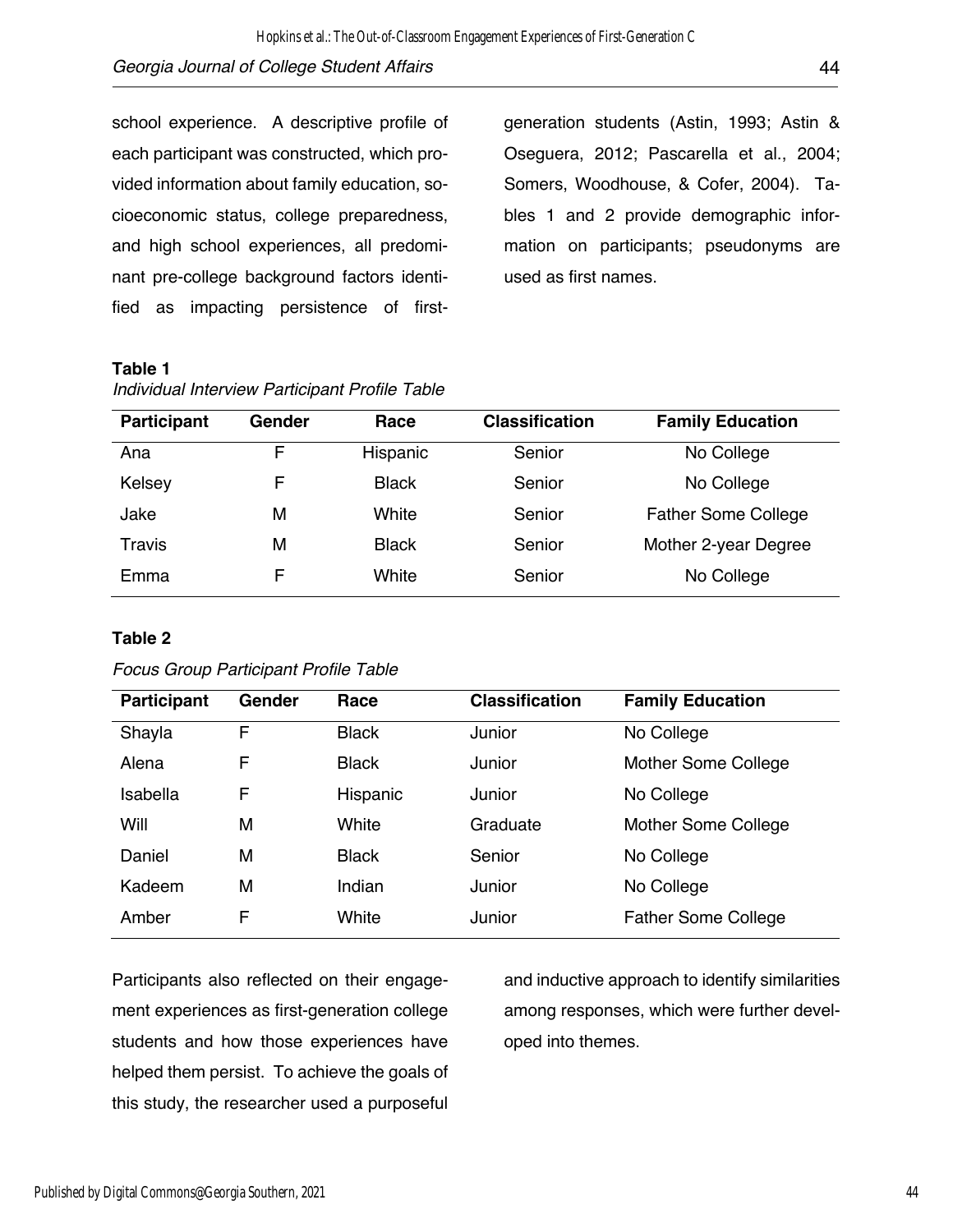sponding theme. The researcher organized the data into a matrix to visually connect the participants' responses and perceptions that

right column and in the row with the corre-

In this study, data collection and analysis occurred simultaneously, so that the collection could continue, change, or end, depending

on if more data was needed, new themes or questions arose, or if there was a saturation of data (Patton, 2002). Qualitative data were collected from face-to-face individual and focus group interviews. The transcripts of the

interviews were coded line-by-line, using open coding techniques that identified any

word, short phrase, or segment of data that symbolically represented or captured the essence of the elements of the conceptual

framework or a concept from the literature, and that were relevant or important in ad-

dressing the research question (Saldaña, 2016). In some cases, the codes overlapped, demonstrating the multiple ways an

experience can impact student persistence. The researcher created a conceptually clus-

tered matrix to display the categorized and coded data together for use as a visual aid in presenting common themes and representative data (Miles, Huberman, & Saldaña, 2014). The matrix lists the themes or categories down the left column, and the coded

research question. **Trustworthiness** Techniques identified by Lincoln and Guba (1985) that were used to establish the credibility of this study were triangulation, frequent debriefing sessions, and member checks. The researcher chose these measures as they address the possible threats specific to this study.

emerged from the data that addressed the

Data were collected from a purposefully selected group of participants by more than one method—individual and focus group interviews. The multiple methods of data collection enriched the overall findings. Lincoln and Guba (1985) consider member checks "the most crucial technique for establishing credibility" (p. 314). Each participant was sent an electronic transcript of his or her individual or focus group interview to review, had the opportunity to make revisions or additions, or change any responses as a method of validating the collected data. Debriefing sessions were held between the researcher and secondary authors after the first individual interview and the after the focus group interview as a check-point so that modifications to the interview guide could be made and data collection could continue, change, or end as needed. A second interview with the first individual interview participant was conducted to gain a deeper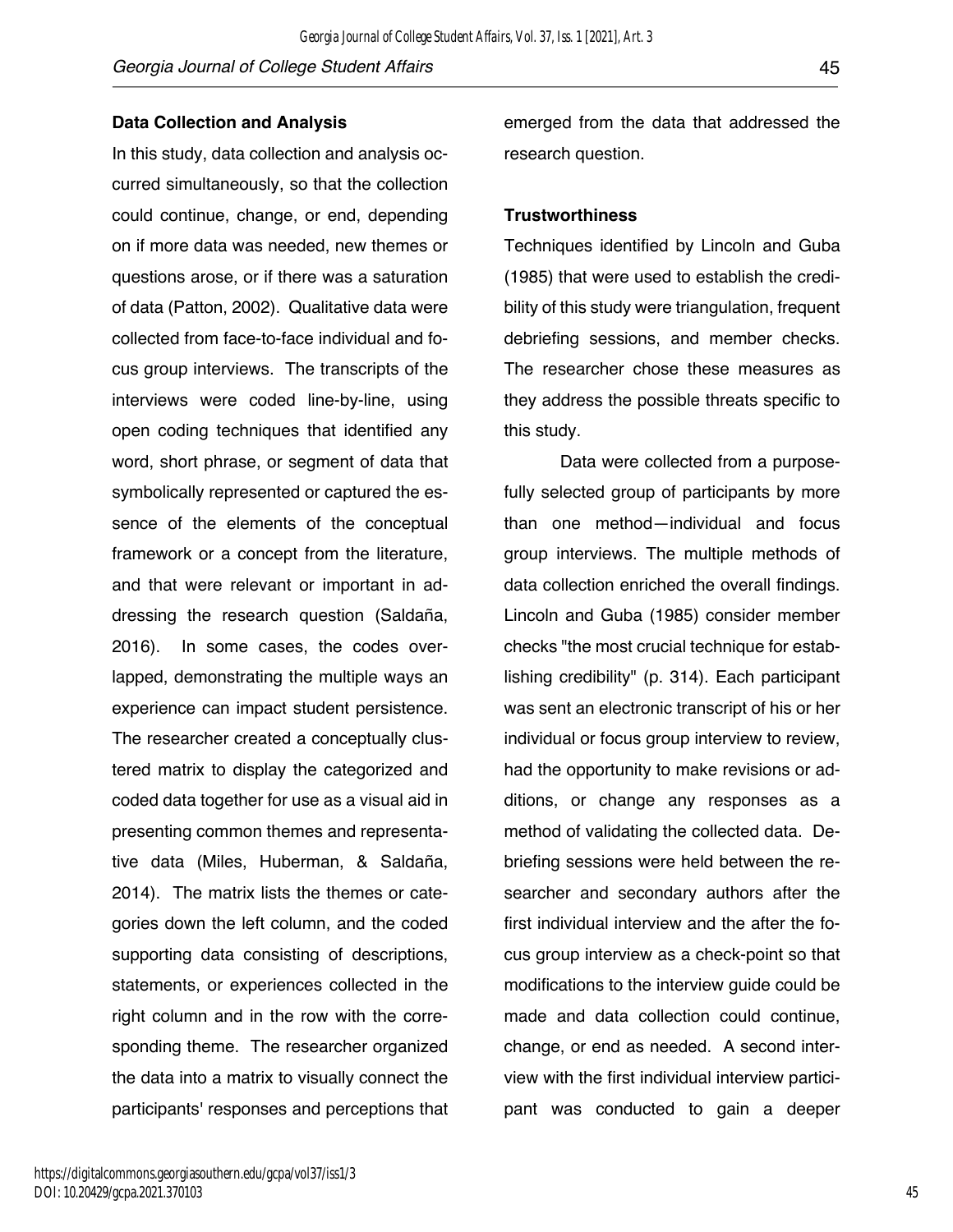Hopkins et al.: The Out-of-Classroom Engagement Experiences of First-Generation C

ences and modify the interview guide questions for the remaining participant interviews.

#### **Researcher Reflexivity**

Reflexivity is the awareness that the researcher's values, personal history, and prior experience with the phenomenon can influence the research process and findings (Merriam & Tisdell, 2016). Working as a student affairs professional for more than 20 years shaped the researcher's belief that student engagement and out-of-classroom experiences can add value to the student experience (Kuh, 2009). In undertaking this study, the researcher wanted to understand the out-of-classroom experiences of firstgeneration students to inform practice that may impact this group's college experience. This topic was of interest because a significant number of the students at the researched institution are first-generation students. The researcher's background in working with this population as a student affairs professional has increased their cognizance of the obstacles that first-generation students face in getting to college and persisting to degree completion. While bias cannot be totally eliminated, understanding how the researcher's background and experiences may influence the study's findings and acknowledging that bias exists, minimized their impact (Maxwell, 2013).

#### **Findings**

Both the individual and focus group interviews provided rich data related to the research question. The question was designed to understand how participants perceived their out-of-classroom engagement experiences, impacting their persistence. Findings will be presented as the interpretation of the researcher's understanding of the participants' experiences from the emergent common themes.

#### **Interview Participants**

The researcher asked the individual interview participants if they had ever considered leaving the university and why, and if they thought that their out-of-classroom engagement experiences made a difference in their decision to stay at the university and finish their degree. The previously described process for analyzing the interview transcripts was used to identify key ideas, phrases, and themes that represented the essence of participant responses to the interview questions. The themes were organized to construct conceptual patterns and then compared across the participant responses. The most common themes that emerged were "connection," "community," and "relationships."

#### *Connection*

For the majority of the participants, finding a connection with the university through their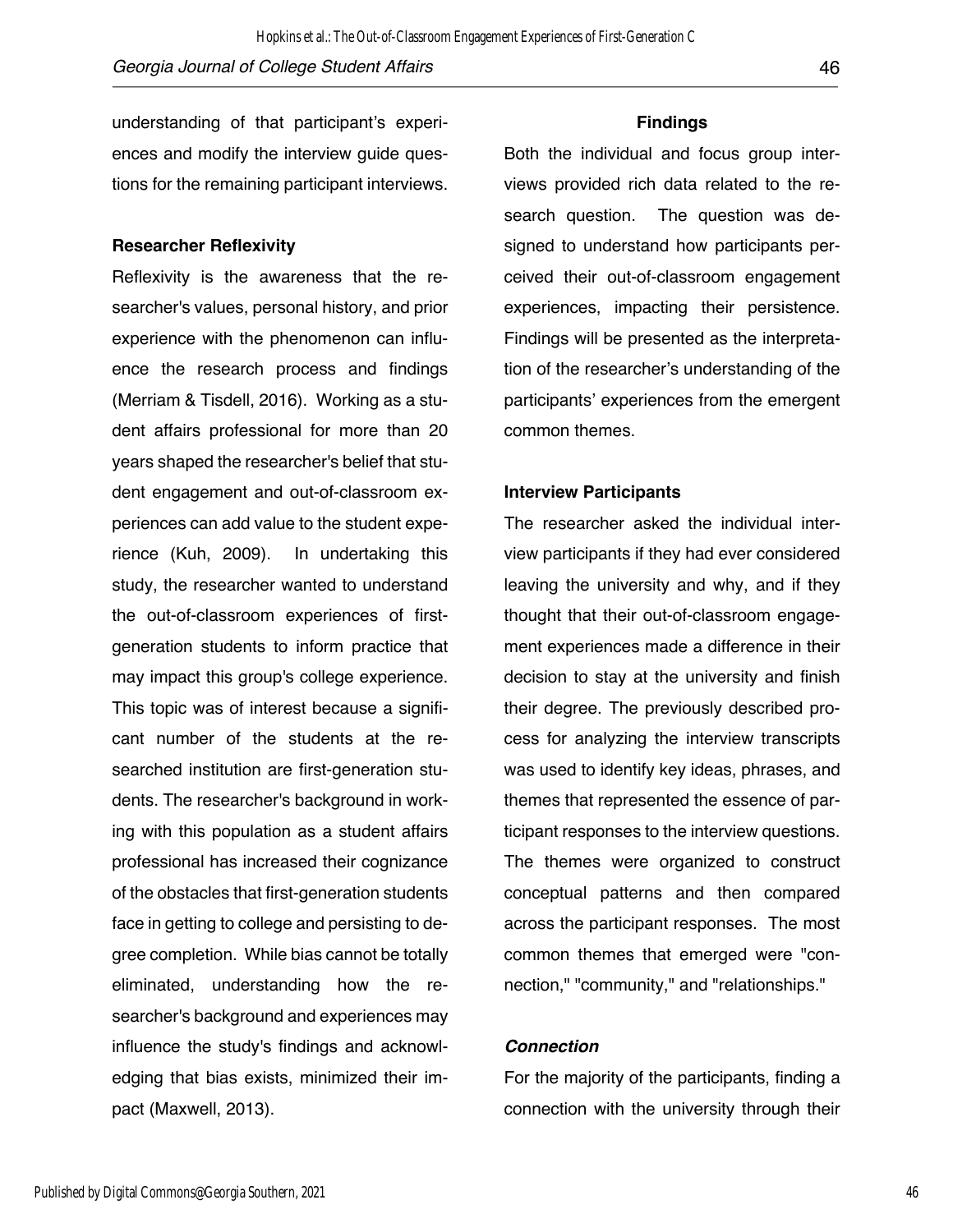out-of-classroom engagement experiences was key in their persistence. Travis considered leaving after his first semester, but he started working on campus and began going to basketball games with friends and joined a fraternity. Travis felt more connected through these experiences and no longer thought about leaving. Travis gave this example: "Towards the end of my first semester, I thought about leaving and transferring back home, but I came back after Christmas, and after I started working on campus and going to basketball games, I felt more of a part of the university. Like this is my home now." Emma thought about transferring before her junior year. However, because of her connections with faculty in the honors program and her involvement in a service project through the biology club, she felt like the university was where she was meant to be. Hence, she stayed and finished her degree. Jake found a strong connection between his involvement in SGA and the institution. Jake noted, "I found the Wesley Foundation, coupled with serving and being connected to my institution through student government, has certainly impacted how I view the university. I feel more connected, and it certainly has influenced me not to transfer." Jake considered transferring after his first year but realized that there was much opportunity for him to be a leader and learn skills that would

complement his academics, so he decided not to transfer.

#### *Community*

Participants of this study expressed that being part of a community, or finding a community where they belonged or fit, was important to their persistence. Three of the individual interview participants, Kelsey, Jake, and Emma, said that although they did not like going to class, their out-of-classroom experiences enhanced their college experience and made them feel as though they were a part of something and that brought them back year after year. Travis said that he would have probably transferred after his first semester if he had not found his community in joining a fraternity. Anna said, "I was able to experience a sense of community with people that were like me, and being able to be a part of those types of groups and to be able to bring our music together, that has made my experience here better." Kelsey added, "Obviously, no one loves going to class, but I was a part of something that kind of made my experience and made me look forward to coming back the next year and then the next year because if you just focus on lecture, you're not going to be very happy."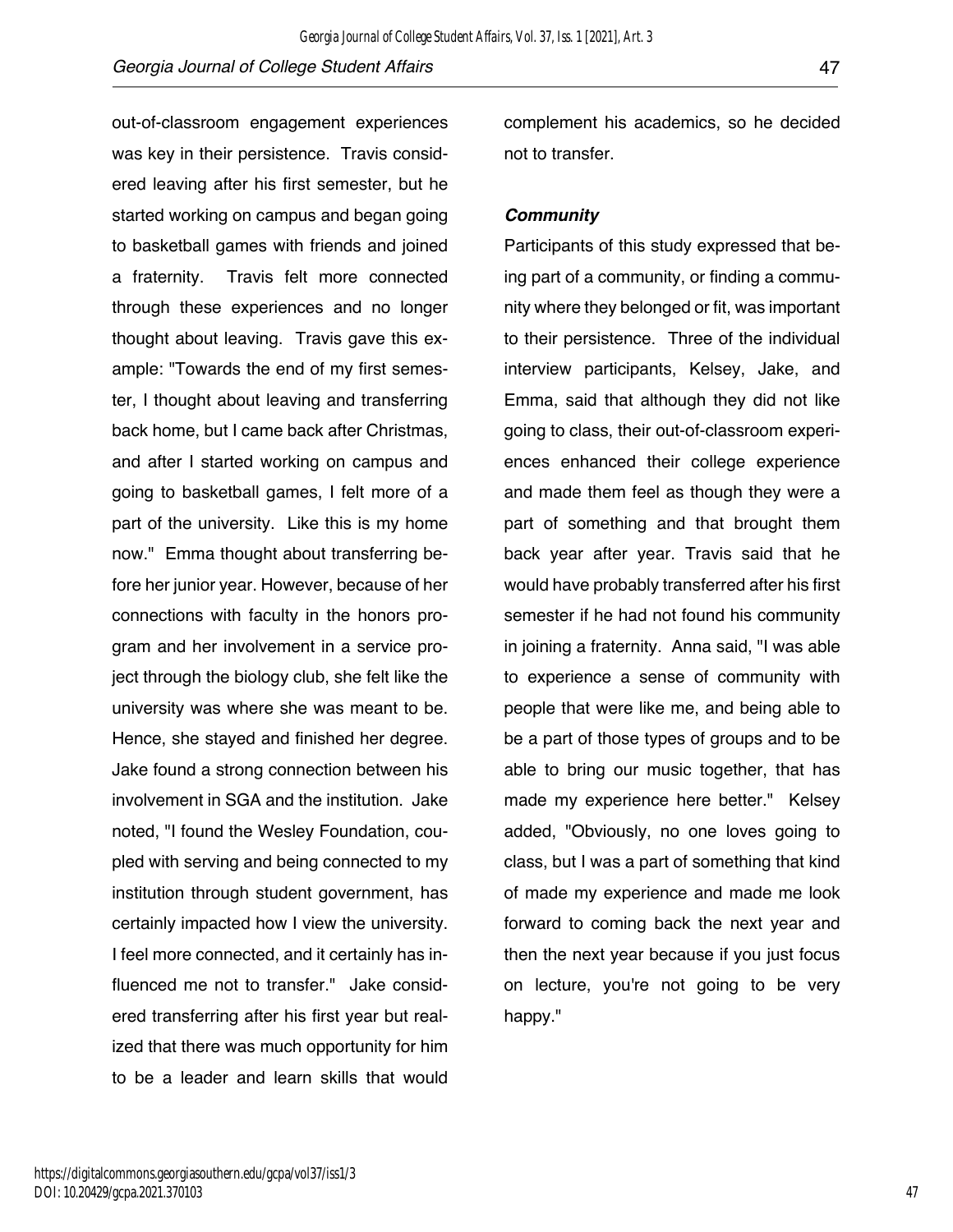#### *Relationships*

Relationships was an additional common theme. Many of the participants shared that they were motivated to continue towards their degree, or they did not quit or transfer because of the relationships they had found or established with groups, friends, or faculty because of their engagement in out-of-classroom experiences. Having relationships with professors, coworkers, and friendships made Emma felt that she was cared about and encouraged her to succeed. "It is about having those relationships, having those friendships, having those coworker relationships, and also just having those professors that you have relationships with, you know someone cares about you, and it makes you want to succeed." Ana said that living off campus was a disconnect for her. While she never considered quitting college, making friends through membership in a music fraternity gave her the human interaction she needed to survive. "You can't just always be in your book or in your class. You need to have that human interaction to be able to survive this journey." Kelsey shared that her out-ofclassroom engagement made her a better and more well-rounded student. According to Jake, he found acceptance in the groups he joined, and this acceptance developed into a vested interest in finishing his degree.

### **Focus Group Participants**

One of the questions that the researcher asked the focus group participants was how their out-of-classroom engagement experiences impacted their decision to stay at the university and complete their degree. The over-arching theme that emerged from data analysis was "enhancing the overall experience."

#### *Enhancing the Overall Experience*

A common theme from the focus group that developed in response to the research question was "enhancing the overall experience." Many of the focus group participants shared that they were motivated to continue towards their degree because their out-of-classroom experiences had enhanced their overall experience, and they stayed to complete their degree. Alena felt her engagement in out-ofclassroom experiences kept her going. "I enjoyed doing things besides academics because I made friends. It was great having something that I could be equal to the others. When you are volunteering, the focus is on the people you are helping and not yourself."

Shayla said, "I decided that I am going to make the best of my experience and get everything I can out of college. There is more to going to college than just going to class. If that was all there was, lots of students would quit." For Isabella, her focus was on getting her degree. "The most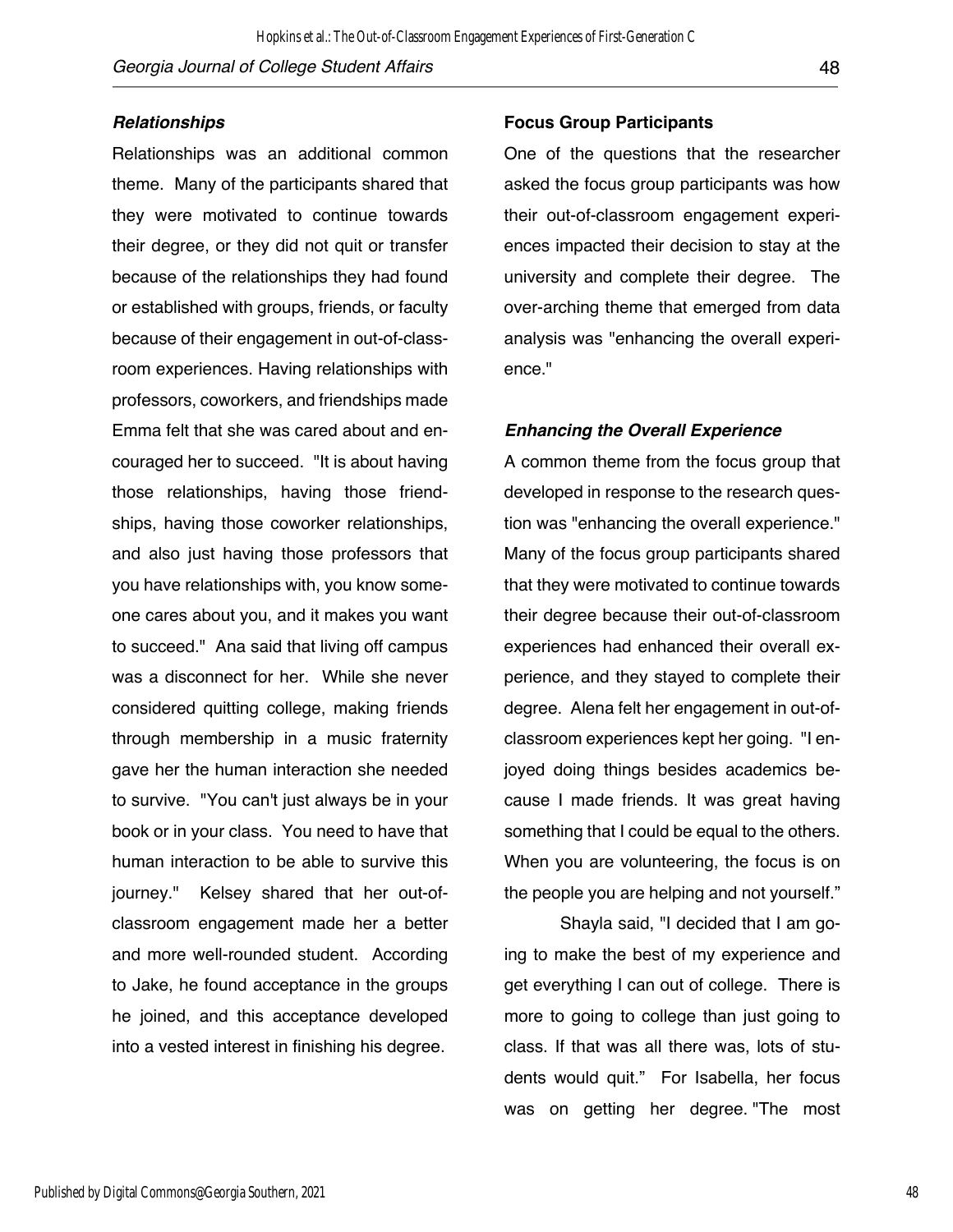important thing is for me to get my degree. Nothing else, except my family, matters to me. If I am able to do other stuff, great, but my family and my degree comes first." Daniel shared the importance of his out-of-classroom experiences and said, "I found that being involved outside of my classes, both in modeling and tutoring has enhanced my college experience. If I hadn't found myself, in modeling especially, I don't think I would have made it." Kadeem shared:

> I didn't want to be that Indian student who just came to school and got good grades. I wanted to be involved in organizations and be an outgoing person. I wanted to meet more people than the friends I had from high school. I wanted to do volunteering in the community, at the local hospital because that will help me in my career. I wanted to get the most out of my college experience.

The findings revealed that these first-generation participants perceived that out-of-classroom experiences impacted their persistence by connecting them with the university and faculty, by becoming or being a part of a community, and because of the relationships that they established by being engaged in an out-of-classroom experience. Participants of this study also perceived that out-of-classroom engagement experiences enhanced

their overall college experience, which impacted their persistence.

#### **Discussion**

Data collected from interviews with 12 firstgeneration students, five individual interview participants, and seven participants in a focus group interview were used to answer the research question that guided this study. In his I-E-O model of student engagement theory, which served as the conceptual framework for this study, Astin (1991) concluded that a student's pre-college characteristics, or inputs, impact that student's college experiences. According to Astin's theory, inputs coupled with environments or experiences, are predictive factors of the eventual college outcome. In asking the participants of this study to describe their family background and the last two years of their high school experience, a descriptive profile of each participant was constructed. The participant profiles provided information about family education, socioeconomic status, college preparedness, and high school experiences, all predominant pre-college background factors identified as impacting persistence of firstgeneration students (Astin, 1993; Astin & Oseguera, 2012; Pascarella et al., 2004; Somers, Woodhouse, & Cofer, 2004). Further, themes that emerged are discussed in connection to relevant literature. Connecting to the I-E-O model (Astin 1991), each theme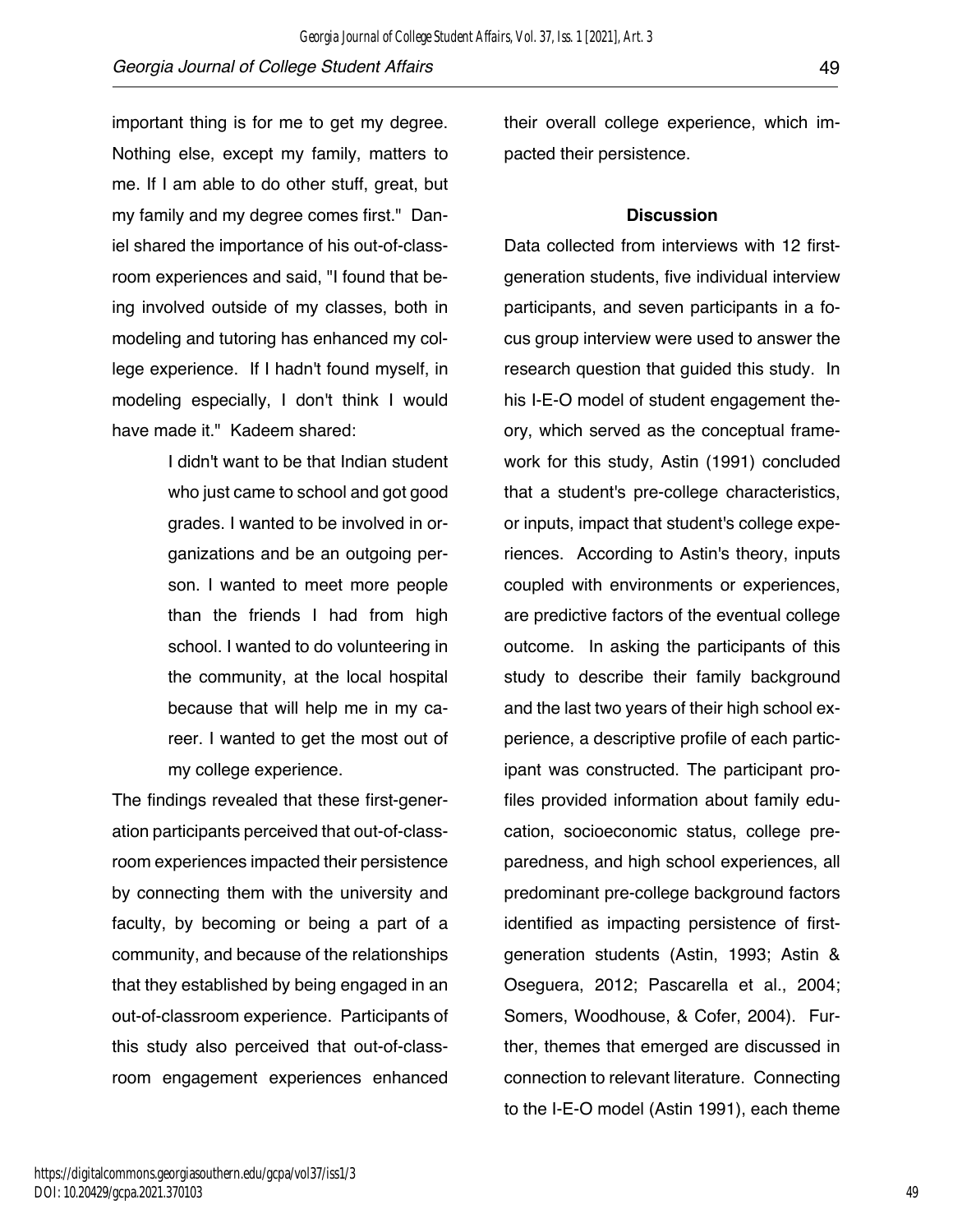can be considered a way for the students' environment to impact their outcome.

#### *Connection*

For most of the participants, finding a connection with the university through their outof-classroom engagement experiences was key in their persistence. Emma had this to say: "These out-of-class experiences where you get to meet and connect with people, with faculty, with projects, that's what really keeps you here." Tinto (1993) presents the concept of connecting with the institution as being "marked by stages of passage, through which individuals must typically pass in order to persist in college" (p. 94). Out-ofclass experiences are key stages of passage for students. Connecting to the college can be the difference between continued persistence and early departure.

#### *Community*

The transition stage of Tinto's (1993) theory of individual departure suggests that students who come from families, schools, and communities whose cultural norms and behaviors differ from those of the college that they now attend, face difficulties in becoming part of or integrating into that new community which can lead to higher instances of departure. Generally speaking, families of firstgeneration students do not have familiarity with college nor the knowledge of the college

environments, as do families of students who attended or completed college. Tinto (2012) also believes that it is essential that students see themselves as valued members of a community of faculty, staff, and other students and feel like they belong. Jake commented, "I came here and still had actual intentions to eventually transferring. But I found my place." The result of the community bond serves to bind the individuals together as a group or community, even when there are challenges. The participants said they felt like their engagement in out-ofclassroom experiences made them feel more a part of the university community, that the university was their home, and that they belonged or fit there, making them less likely to leave and more likely to stay and complete their degree. Anna was able to experience a sense of community with people that were like her through music. In her interview, Kelsey talked about the impact of her out-ofclassroom experiences on her persistence as being part of something that was outside herself.

#### *Relationships*

Tinto (1993) discussed the importance of social involvement with peers and faculty as having an important impact on student persistence. Tinto noted that the relationships between faculty and students are often the primary social integration factors that are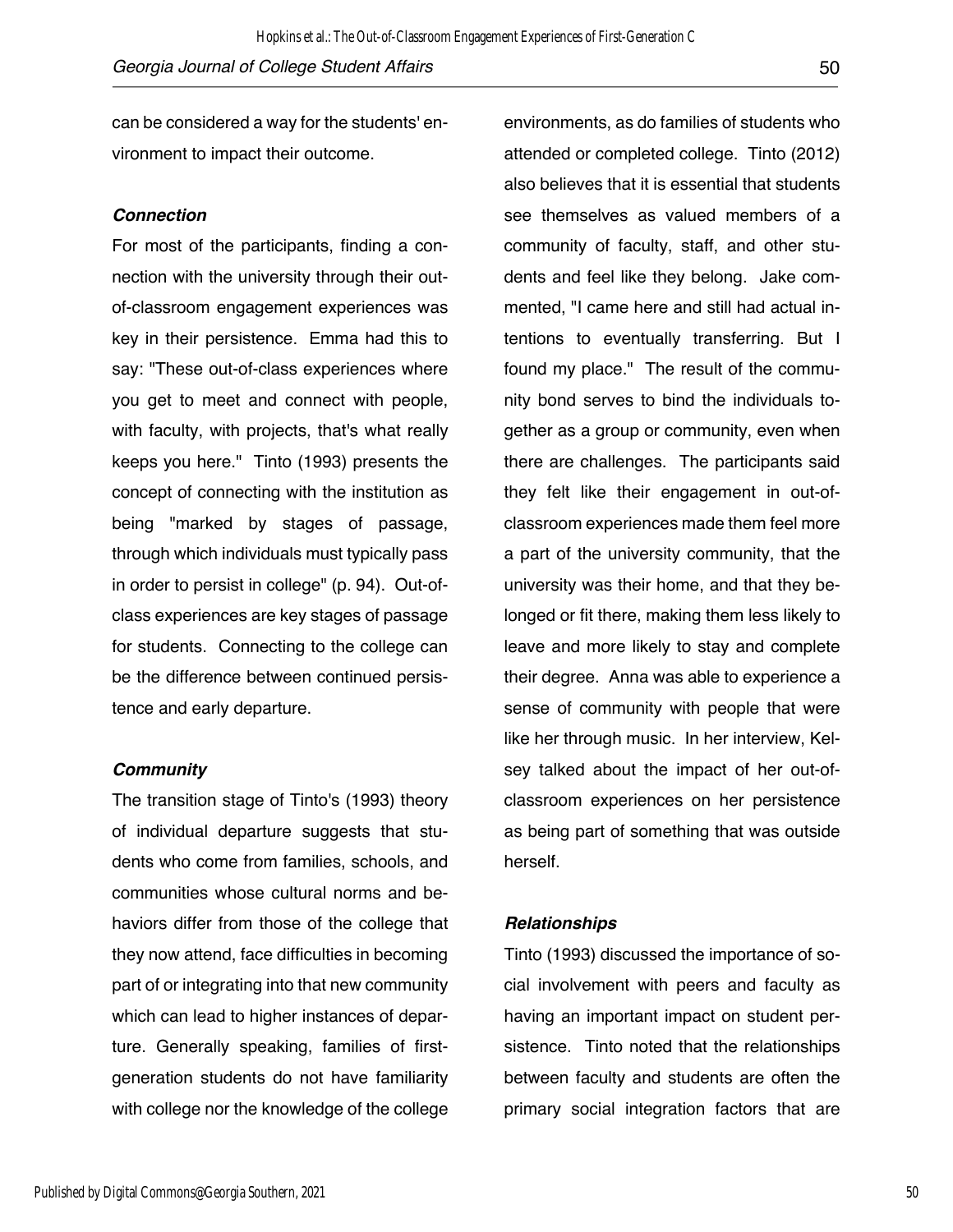valuable to meaningful student experiences. "They stay because of friendships they have developed" (Tinto, 1993, p. 131). As Ana shared, "You can't just always be in your book or in your class, you need to have that human interaction to be able to survive this journey."

Astin (1999) found that regular student interactions with faculty outside of the classroom were more strongly related to student satisfaction than any other type of engagement. Jake, one of the individual interview participants, said, "The friends and the relationships and the acceptance that I found played a big role in me falling in love with the university and for me, the out-of-classroom experiences, the engagement that I've had out-of-the-classroom, has made me feel positively towards the institution, and I have a vested interest in finishing my degree here."

#### *Enhancing the Overall Experience*

Astin's (1991) input-environment-outcome (I-E-O) model provides a conceptual structure for analyzing student growth and development. The theory behind the I-E-O model is a method that can be used to assess the impact of experiences by determining whether students grow or change under various environmental conditions. The outcome element of Astin's theory involves student characteristics after exposure to the environment or a particular experience. Change or growth is

determined by comparing the outcome characteristics with the input characteristics. The participants of this study, mostly the focus group participants, said they felt as though their out-of-classroom experiences enhanced their overall college experience, and that because of their experiences, they had grown or changed as an individual and therefore returned year after year and were motivated to complete their degree. Shayla made the comment, "There is more to going to college than just going to class. If that was all there was, lots of students would quit." Daniel attributed his persistence to finding his passion. "I found that being involved outside of my classes, both in modeling and tutoring has enhanced my college experience. If I hadn't found myself, in modeling especially, I don't think I would have made it."

#### **Limitations**

As with any research that relies on interview data, the participants' level of comfort and ease discussing personal experiences and feelings during their participation limited the study. The out-of-classroom engagement experiences explored were limited to the experiences that were available to the participants at one institution. Although the findings of this study contribute to the knowledge of the first-generation student experience, this study was limited to first-generation college students who, at the time of the study,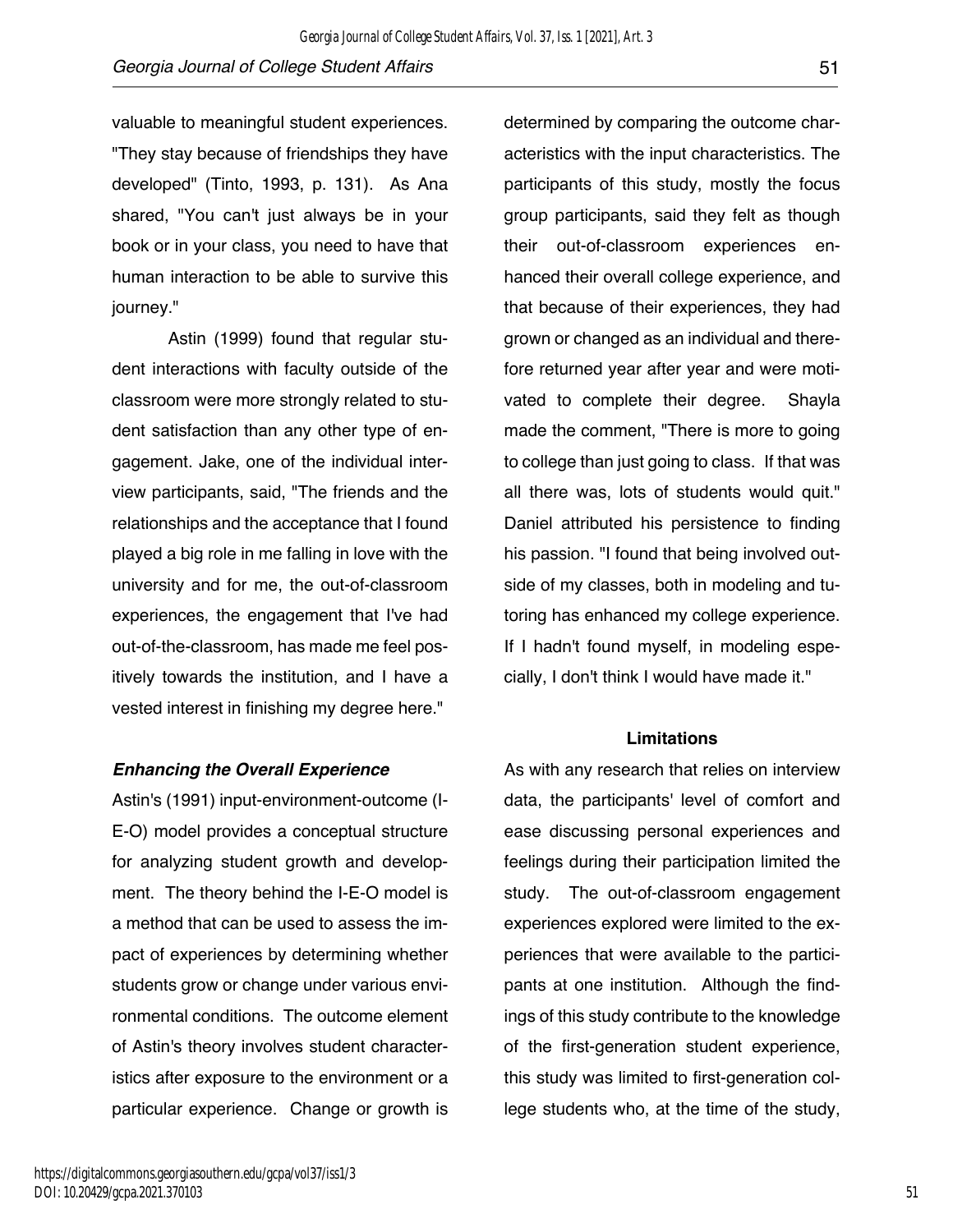were registered undergraduate students at one 4-year comprehensive university in Georgia, and the results may not be generalizable to all first-generation college students. While the findings of this study were limited to first-generation students who self-identified at one institution, readers may be able to adapt the findings to first-generation students at other institutions.

## **Recommendations for Student Affairs Professionals**

The study's findings indicate that out-ofclassroom experiences can positively impact first-generation student persistence. Accordingly, student affairs practitioners should consider ways to engage first-generation students in out-of-classroom experiences that connect them with faculty; make them feel like they are part of the university community; and where they can establish and build relationships with faculty and peers, as these were perceived by the participants to be ways that out-of-classroom experiences impacted their persistence.

It is also recommended that student affairs professionals seek ways to encourage participation in high impact practices (HIPs) (Kuh, 2008). Participation in HIPs can be especially impactful for students who may be first-generation by improving the quality of a students' college experience (Bonet & Walters, 2016). Introducing HIPs to firstgeneration students through academic advising or student engagement programming can lessen the gap in participation for firstgeneration students.

One suggestion to engage first-generation students in HIPs is to create a firstgeneration living-learning community (Kuh, 2008). First-generation students would live together on-campus and could receive needed support from residence life staff and faculty on topics such as financial aid and scholarships, advising, and career opportunities, and where they could connect with other students who experience similar hurdles. Participation in co-curricular activities is also crucial (Astin, 1993; Kuh, 2008). There should be several opportunities for first-generation students to become aware of and join student organizations. It is also important that organizations that may appeal to first-generation students, such as those with cultural, ethnic, and religious affiliations, are available.

The formation of a first-generation student organization could be beneficial to students in building relationships and making friends and could serve as a foundation for out-of-classroom engagement. Student affairs staff should encourage and partner with faculty on service-learning or volunteer projects to connect first-generation students to the institution and their academic major.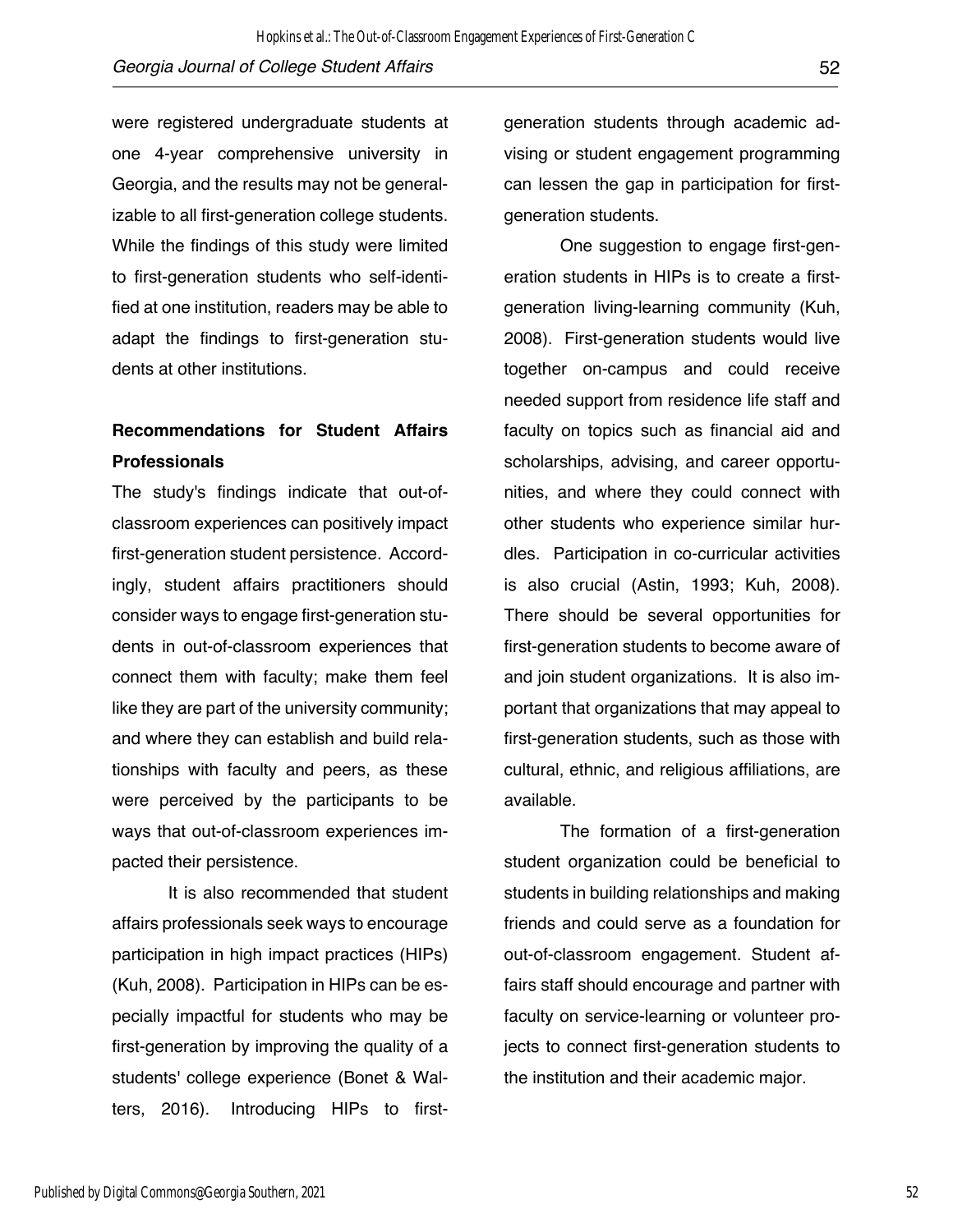#### **Recommendations for Future Research**

Multiple future research possibilities evolved from this study. First, Astin's (1999) discussion of his student involvement theory suggests that different forms of involvement may lead to different outcomes. For example, the conceptual framework outcome for this study was student persistence, and as suggested by Pascarella et al. (2004), residency, work, involvement in clubs and organizations, and volunteer work, were considered to determine the impact that those experiences had on the persistence of the first-generation participants. However, this researcher recommends that other experiences, even those mentioned by the participants of this study, such as study abroad, involvement in faithbased organizations, and interactions with peers, be explored to understand what impact those experiences may have on firstgeneration student college outcomes.

It is also recommended that additional research explore the characteristics and experiences of uninvolved first-generation students who nonetheless manage to persist and complete college. All of the participants of this study were engaged in outof-classroom engagement experiences to some degree. However, other first-generation students at the researched institution, who had very little or no out-of-classroom engagement, may have been successful in completing their degree. Further exploration of these students' experiences will help determine the relationship of pre-college characteristics, during-college experiences, and college outcomes, as outlined in Astin's I-E-O model.

#### **Conclusion**

Each first-generation college student has unique pre-college characteristics and experiences college in his or her own way. Much of the past research describes first-generation college students as more likely to be People of Color, low-income, academically underprepared for college, and less likely to persist to degree completion (Bui, 2002; Chen, 2005; Choy, 2001; Terenzini, Springer, Yaeger, Pascarella, & Nora, 1996). This portrayal of the typical first-generation college student is not necessarily true for the participants of this study. The first-generation students who participated in this study represented diverse racial backgrounds. While they came from families with lower incomes than their non-first-generation peers, they did not fall into the low-income socioeconomic class, as depicted in the literature. Most, if not all, of the participants felt academically prepared for college. While each of their out-of-classroom experiences was unique, they chose their engagement experiences in similar ways. This study's primary purpose was to explore the out-of-classroom engagement experiences of first-generation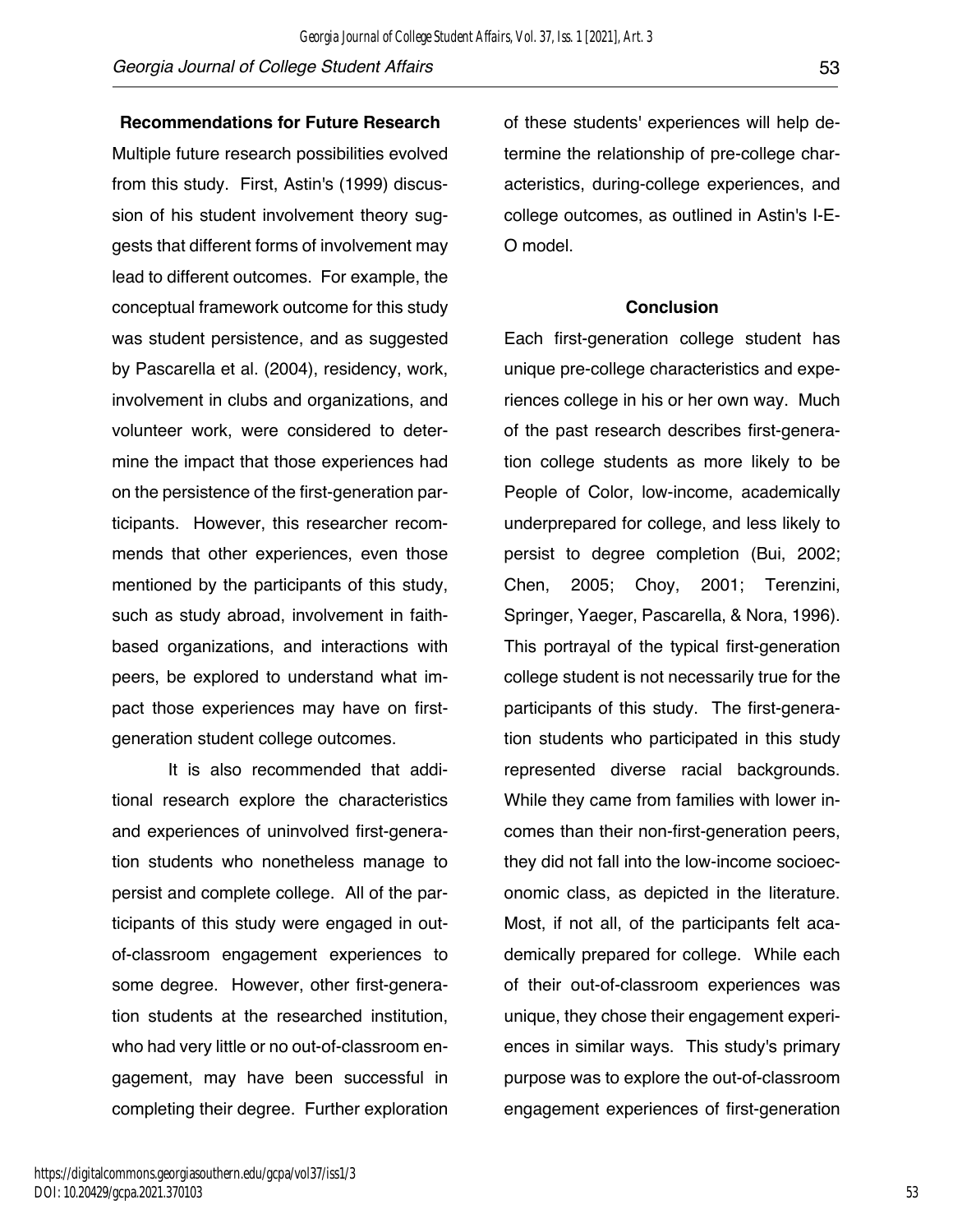college students to understand the impact those experiences may have on persistence. The focal point became the perceptions of the participants and how they perceived that out-of-classroom experiences impacted their persistence.

This study's findings provided insight into the out-of-classroom engagement experiences of a select group of first-generation college students and the perceptions of that group of participants on how those experiences impacted their persistence. The goal was to examine pre-college characteristics and in-college experiences and the impact of those two combined on persistence. The findings revealed that these first-generation participants perceived that out-of-classroom experiences impacted their persistence by connecting them with the university and faculty, by becoming or being a part of a community, and because of the relationships that they established by being engaged in an outof-classroom experience. Participants of this study also perceived that out-of-classroom engagement experiences enhanced their overall college experience, which impacted their persistence.

This research will inform practice for student affairs practitioners in engaging firstgeneration students in out-of-classroom experiences such as those that connect them with faculty, make them feel they are part of the university community, and where they can establish and build relationships with peers, as these were perceived by the participants as having an impact on their persistence. In conclusion, although there is abundant opportunity for further research on firstgeneration students' college experiences, this study provided a foundational understanding of the out-of-classroom experiences that impact persistence.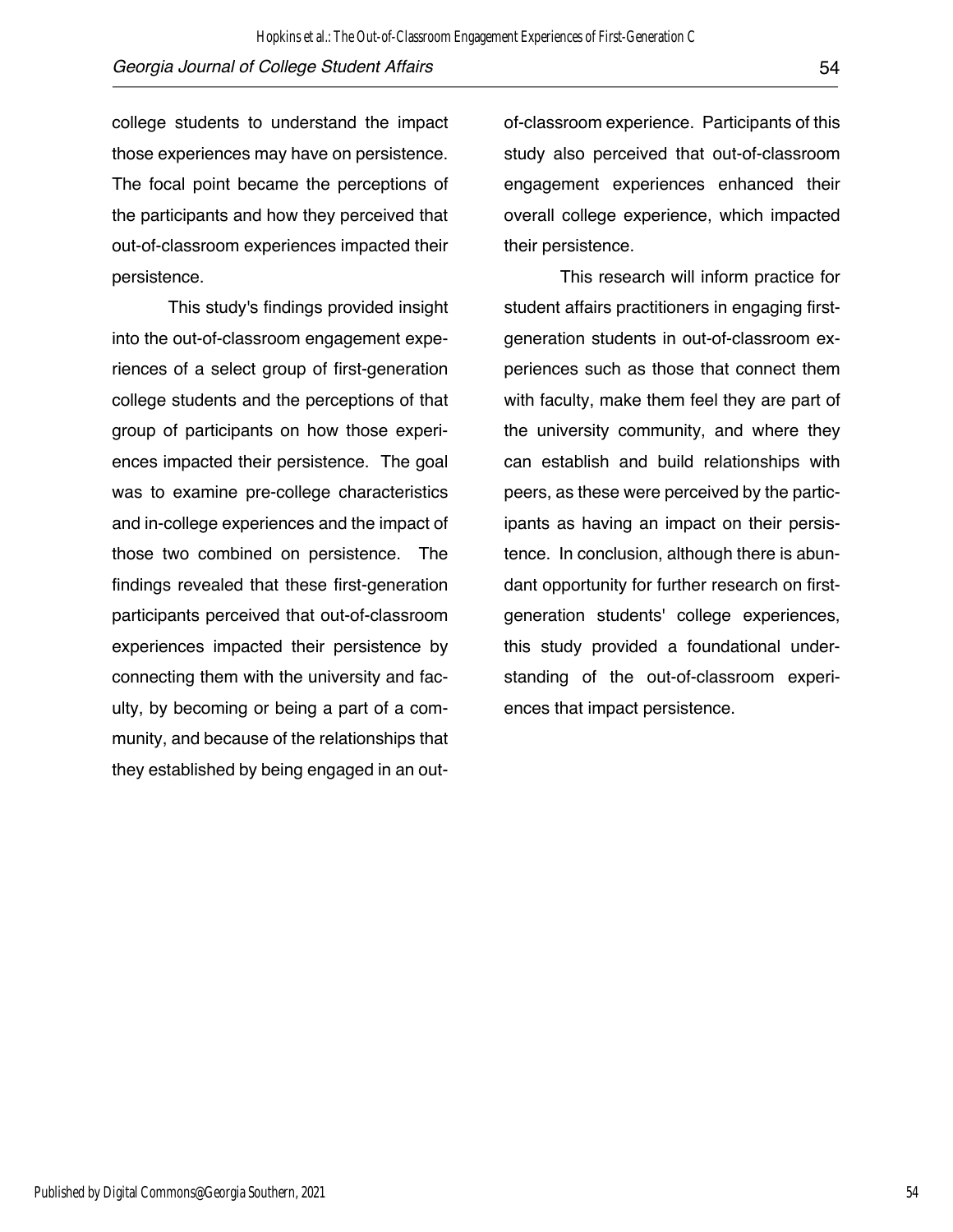# **REFERENCES**

- Astin, A. W. (1991). *Assessment for excellence: The philosophy and practice of assessment and evaluation in higher education*. New York, New York: American Council on Education.
- Astin, A. W. (1993). *What matters in college: Four critical years revisited*. San Francisco, California: Jossey-Bass.
- Astin, A. W. (1999). Student involvement: A developmental theory for higher education. *Journal of College Student Development*, *40*(5), 518–529.
- Astin, A. W., & Oseguera, L. (2012). *Pre-college and institutional influences on degree attainment*. In A. Seidman (Ed.), *College Student Retention: Formula for Student Success* (2nd ed.) (pp. 119-146). New York, New York: Roman & Littlefield Publishers.
- Bonet, G., & Walters, B. R. (2016). High impact practices: Student engagement and retention. *College Student Journal*, *50*(2), 224–235.
- Bui, K. V. T. (2002). First-generation college students at a four-year university: Background characteristics, reasons for pursuing higher education, and first-year experiences. *College Student Journal*, *36*, 3-11.
- Cataldi, E. F., Bennett, C. T., & Chen, X. (2018). First-generation students: College access, persistence, and post-bachelor's outcomes. (NCES 2018-421). Washington, DC: National Center for Education Statistics. Retrieved from https://nces.ed.gov/pubs2018/ 2018421.pdf
- Chen, X. (2005). First-generation students in post-secondary education: A look at their college transcripts (NCES 2005-171). Washington, DC: National Center for Education Statistics. Retrieved from https://nces.ed.gov/pubs2005/2005171.pdf
- Choy, S. (2001). Students whose parents did not go to college: Post-secondary access, persistence, and attainment (NCES-2001-126). Washington, DC: National Center for Education Statistics. Retrieved from https://nces.ed.gov/pubs2001/2001126.-pdf
- Engle, J., & Tinto, V. (2008). Moving beyond access: College success for low-income, first-generation students. Washington, DC: The Pell Institute for the Study of Opportunity in Higher Education. Retrieved from http://www.pellinstitute.org/publications-Moving\_Beyond\_Access\_2008.shtml
- Kuh, G. D. (2008). *High-impact educational practices: What they are, who has access to them, and why they matter*. Washington, D.C.: Association of American Colleges and Universities.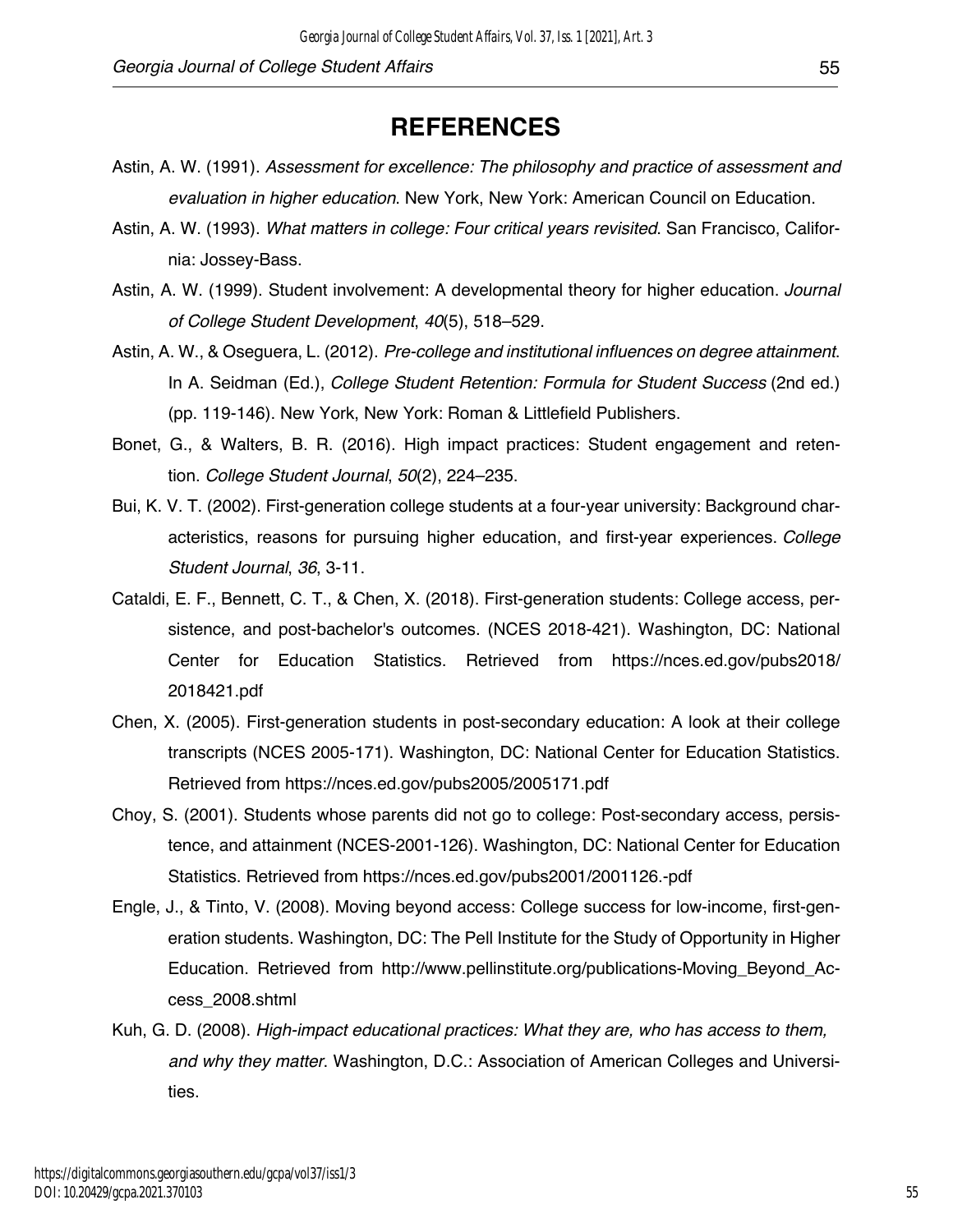- Kuh, G. D. (2009). What student affairs professionals need to know about student engagement. *Journal of College Student Development*, *50*(6), 683-706.
- Kuh, G. D., Kinzie, J., Schuh, J. H., & Whitt, E. J. (2005). *Student success in college: Creating conditions that matter.* San Francisco, California: Jossey-Bass.
- Lincoln, Y. S., & Guba, E. G. (1985). *Naturalistic inquiry*. Beverly Hills, California: Sage Publications, Inc.
- Maxwell, J. A. (2013). *Qualitative research design: An interactive approach* (3rd ed.). Thousand Oaks, California: Sage Publications, Inc.
- McFarland, J., Hussar, B., de Brey, C., & Snyder, T. (2017). The condition of education 2017. (NCES 2017-144). Washington, DC: National Center for Education Statistics. Retrieved from https://nces.ed.gov/pubs2017/2017144.pdf
- Merriam, S. B., & Tisdell, E. J. (2016). *Qualitative research in practice: A guide to design and implementation* (4th ed.)*.* San Francisco, California: Jossey-Bass.
- Miles, M. B., Huberman, A. M., & Saldaña, J. (2014). *Qualitative data analysis: A methods sourcebook* (3rd ed.). Thousand Oaks, California: Sage Publications, Inc.
- National Center for Education Statistics (NCES) (2014). Web Tables: Profile of undergraduate students 2011-12. (NCES 2015-167). Washington, DC: U.S. Department of Education. Retrieved from https://nces.ed.gov/pubs2015/2015167.pdf
- Padgett, R. D., Johnson, M. P., & Pascarella, E. T. (2012). First-generation undergraduate students and the impacts of the first year in college: Additional evidence. *Journal of College Student Development*, *53*(2), 243-266.
- Pascarella, E. T., Pierson, C. T., Wolniak, G. C., & Terenzini, P. T. (2004). First-generation college students: Additional evidence on college experiences and outcomes. *The Journal of Higher Education*, *75*(3), 249-284.
- Pascarella, E. T., & Terenzini, P. T. (2005). *How college affects students: A third decade of research*. San Francisco, California: Jossey-Bass.
- Patton, M. Q. (2002). *Qualitative research and evaluation methods* (3rd ed.). Thousand Oaks, California: Sage Publications, Inc.
- Pike, G. R., & Kuh, G. D. (2005). First- and second-generation college students: A comparison of their engagement and intellectual development. *The Journal of Higher Education*, *76*(3), 276–300.
- Redford, J., & Hoyer, K. M. (2017). First-generation and continuing-generation college students: A comparison of high school and postsecondary experiences. (NCES 2018-009).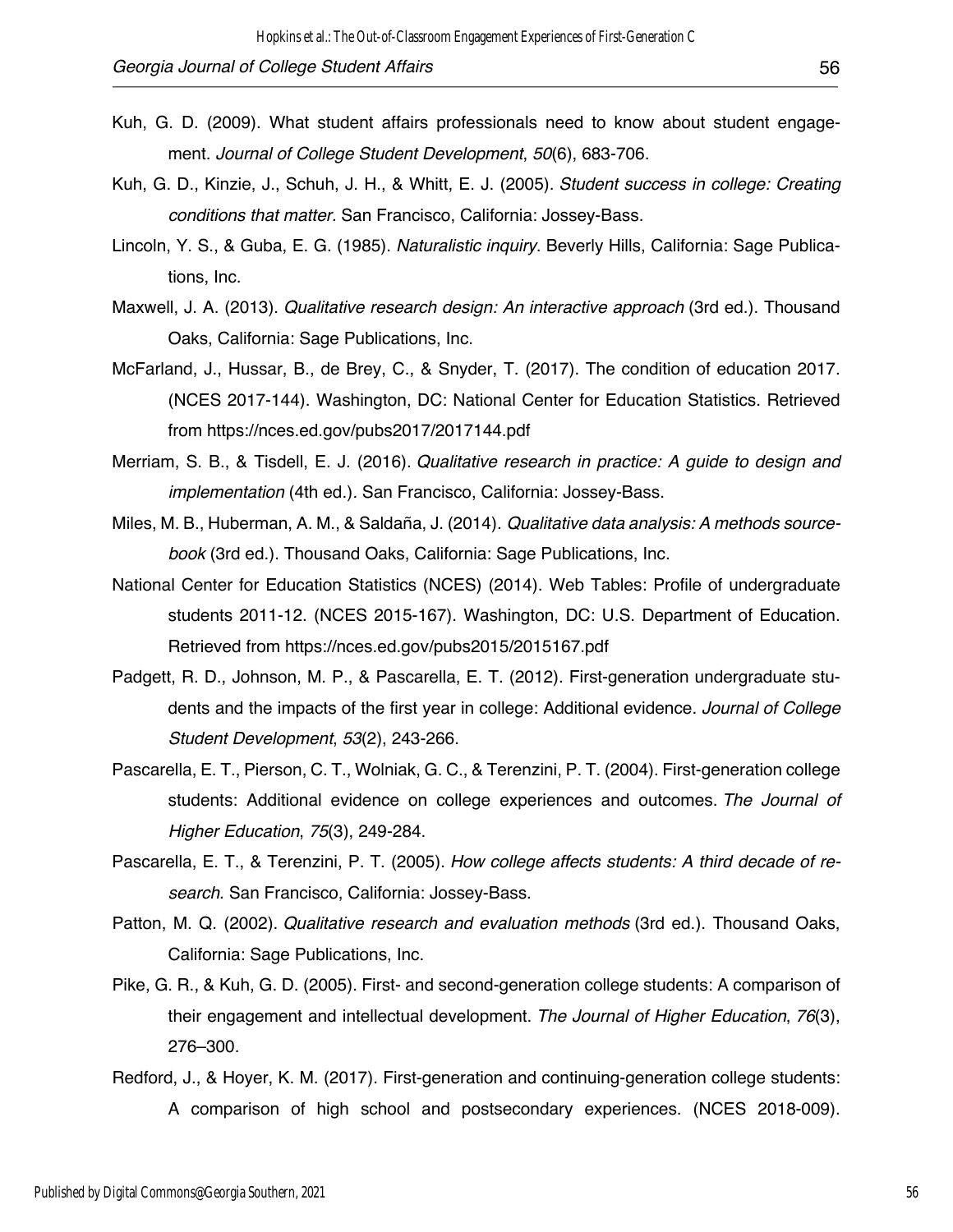Washington, DC: National Center for Education Statistics. Retrieved from https://nces.ed.gov/pubs2018/2018009.pdf

- Saldaña, J. (2016). *The coding manual for qualitative researchers* (3rd ed.). Thousand Oaks, California: Sage Publications, Inc.
- Somers, P., Woodhouse, S. R., & Cofer, J. E. (2004). Pushing the boulder uphill: The persistence of first-generation college students. *Journal of Student Affairs Research and Practice*, *41*(3), 418–435.
- Terenzini, P. T., Springer, L., Yeager, P. M., Pascarella, E. T., & Nora, A. (1996). First-generation college students: Characteristics, experiences, and cognitive development. *Research Higher Education*, *37*, 1-22.
- Tinto, V. (1993). *Leaving college: rethinking the causes and cures of student attrition* (2nd ed.). Chicago: The University of Chicago Press.
- Tinto, V. (2012). *Completing college: rethinking institutional action*. Chicago: The University of Chicago Press.